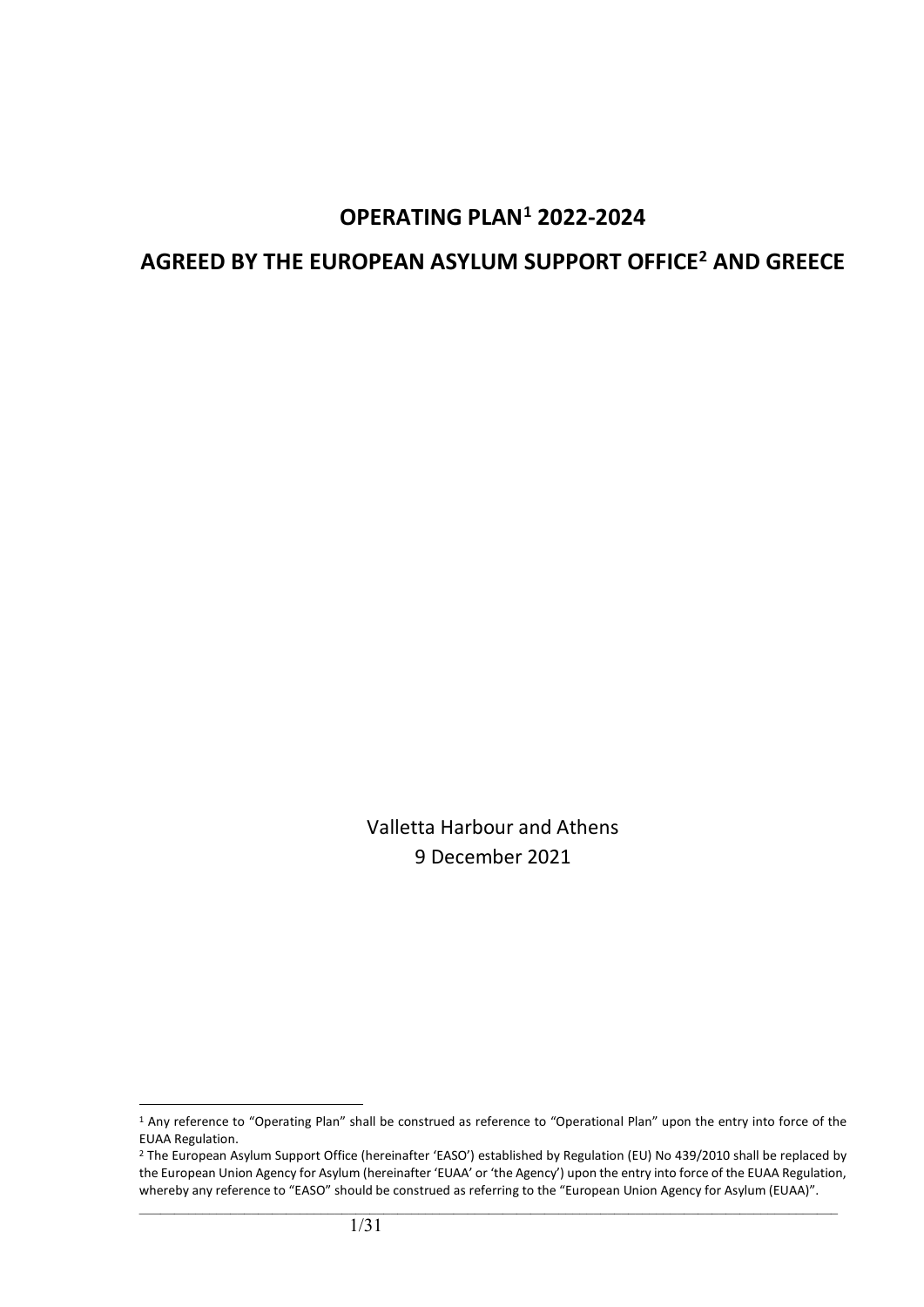The Executive Director of the European Asylum Support Office (hereinafter 'EASO')

and

The Minister of Migration and Asylum of Greece (hereinafter 'Member State'),

Having regard to Regulation (EU) No 439/2010 of the European Parliament and of the Council of 19 May 2010 establishing a European Asylum Support Office<sup>[3](#page-1-0)</sup> (hereinafter referred to as 'EASO Founding Regulation'), and in particular Articles 2, Article 8, 10 and 13 to 23 thereof.<sup>[4](#page-1-1)</sup>

Hereby agree on the Operating Plan (hereinafter 'the Plan') for the provision of technical and operational assistance by EASO to Greece.

The Operating Plan is binding in its entirety and all its parts, including annexes, have the same legal binding character and are equally important.

The implementation period of the Plan shall be from 1 January 2022 to 31 December 2024. The Plan enters into force on the date after it has been signed by both Parties.

EASO shall share a copy of the Plan with the Members of the EASO Management Board for information. The Plan will be made publicly available on the EASO website.

Valletta Harbour and Athens 9 December 2021

Executive Director of the European Asylum Support **Office** 

Minister of Migration and Asylum of Greece

Nina Gregori **Notis Mitarachi** Notis Mitarachi

<span id="page-1-0"></span><sup>3.</sup> OJ L 132, 29.5.2010, p. 11-28.

<span id="page-1-1"></span><sup>&</sup>lt;sup>4</sup> Any reference to the EASO Founding Regulation shall be construed as reference to the EUAA Regulation upon the entry into force of the latter. At the moment of the signature of this Operating Plan the EUAA Regulation has not yet come into application. However, any reference to the draft EUAA Regulation shall be construed as reference to the draft of 03 November 2021 and any reference to the Articles of the draft EUAA Regulation shall be construed as reference to the Articles of the final version of the EUAA Regulation upon its entry into force.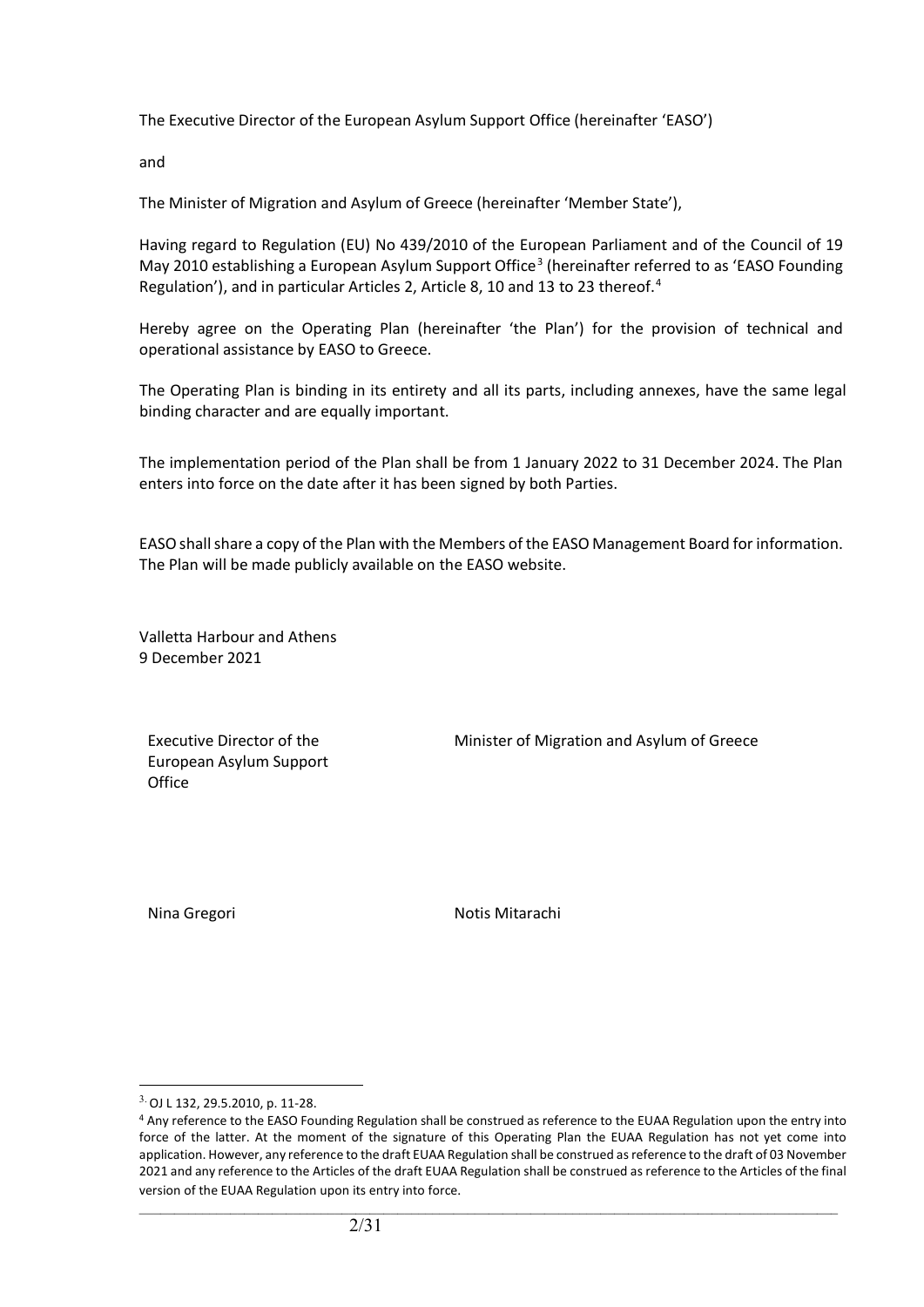## **1.0. INTRODUCTION**

An Operating Plan addresses the specific needs of the requesting Member State(s) with regard to:

• operational and technical needs of the Member State(s) whose asylum and/or reception systems are subject to disproportionate pressure;

And, upon the entry into force of the EUAA Regulation:

- operational and technical reinforcement needs of the Member State(s) facing disproportionate migratory challenges;
- the implementation of its(their) obligations under the Common European Asylum System (CEAS).

The Plan provides the framework for delivery of technical and operational assistance by the European Asylum Support Office, including the deployment of asylum support teams.

# **2.0. OPERATIONAL SITUATION, NEEDS ASSESSMENT AND OBJECTIVES**

The number of applications lodged in Greece has followed a downward trend since 2020 after a spiral of increases during the 2015-2019 period. In fact, applications lodged in Greece increased significantly from 2016 onwards mainly due to the unprecedented influx of third country nationals in 2015 and in the beginning of 2016 when the European migration crisis reached its highest point, but also due to the enhanced registration capacity of the Greek Asylum Service. The majority of applicants in Greece over the last 10-year time span originated from Asian countries (Syria, Afghanistan, Pakistan, Iraq) but also from neighbouring countries (Albania, Turkey).

In 2020, while asylum applications continued the previous years' upward trend in the first two months of the year, the COVID-19 outbreak and associated lockdown and movement restriction measures seemed to have impacted significantly on third-country nationals' attempts to reach Greece (-85 % new arrivals compared to 2019). This reduction had a knock-on effect on applications in Greece, resulting in almost the halving of applications lodged. A further drop in the number of applications lodged was perceptible in 2021. Between January and July 2021, some 15 056 applications were lodged in Greece, half of the volume of applications registered over the same period last year. This decrease reflected substantially fewer applications by Afghans and Syrians, who remained the most common applicants and accounted for just one third of all applications in Greece compared to 55 % during the year before.

The constantly increasing level of applications until the beginning of 2020 in conjunction with the broadly stable processing capacity at first instance led to a gradual accumulation of pending cases in Greece. The situation changed drastically from March 2020 onwards. The number of processed cases at first instance greatly exceeded the inflow of applications in all following months resulting in the gradual reduction of the backlog in Greece, dropping to the fourth place among EU+ countries since the beginning of 2021. Apart from the reduced volume of applications, the sharp drop of the backlog came as a result of extremely high levels of first-instance outputs in March and April 2020, when more than 22 000 first instance decisions were issued in these two months. These substantial productivity gains can be attributed to the major legislative changes in asylum law introduced in the beginning of 2020 as well as the optimisation of several procedural aspects and workflows in asylum procedures. The introduction of the embedded model by EASO contributed significantly to the reduction in the backlog. In addition, the establishment of Project North in 2020 and Project South in 2021 facilitated a targeted, localised approach for reducing the backlog. The positive balance between first instance outputs and applications continued in 2021. At the end of July 2021, first instance backlog dropped further below 44 000, down by two fifths than one year ago or reduced by a quarter compared to the beginning of 2021. Almost one third of all pending cases pertained to applications from nationals of Afghanistan, followed by Syrian and Turkish applicants.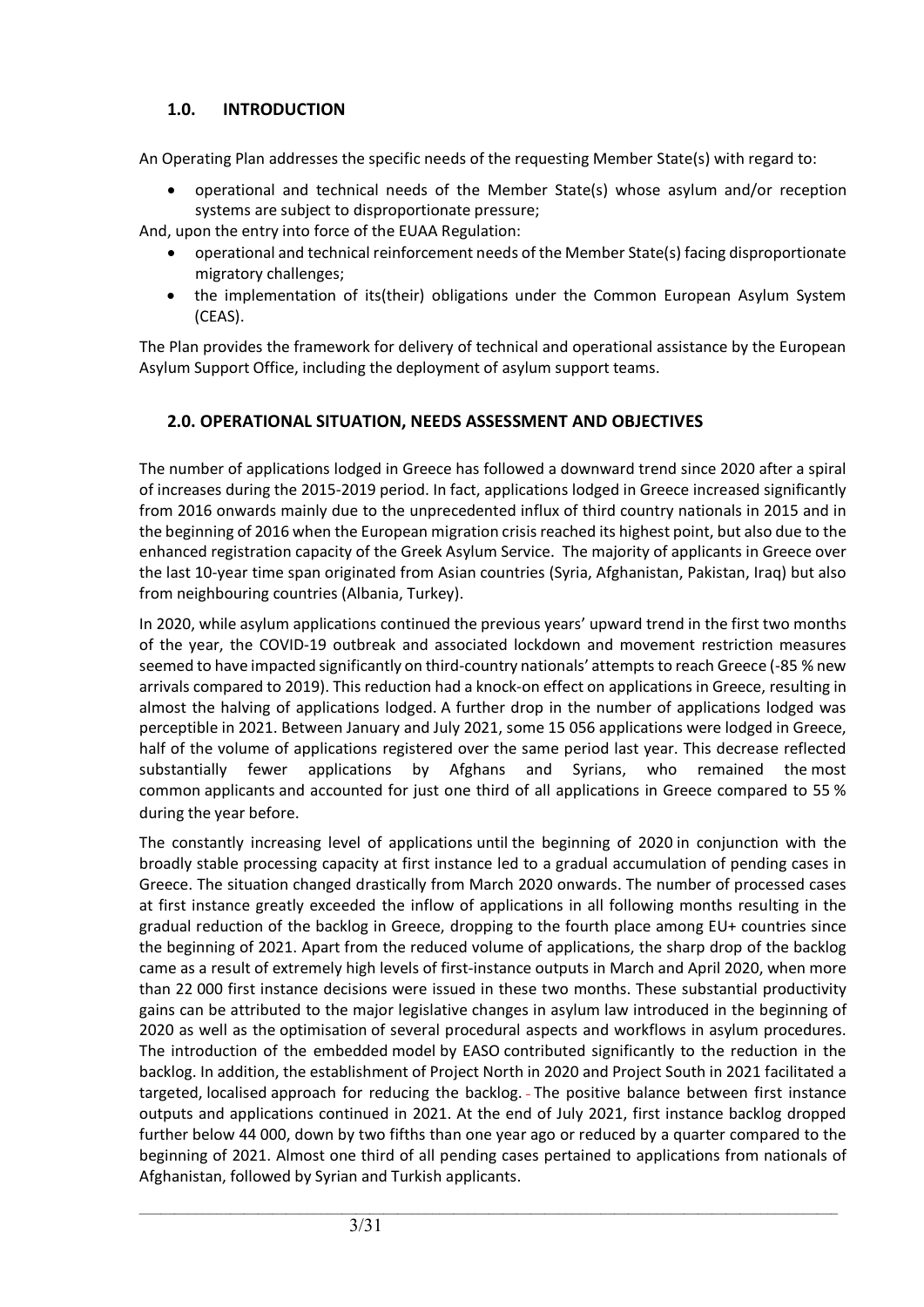Decisions on Dublin outgoing requests from Greece had been broadly stable in the past two and a half years. The greatest part of outgoing Dublin requests from Greece concerned "take charge" cases mainly relevant to Article 17.2 of Dublin III regulation (humanitarian grounds). In the first seven months of 2021, some 2 294 decisions were issued by Greece, almost exclusively on take charge outgoing requests. Most decisions were issued in response to outgoing requests to Germany and France, pertaining mostly to applicants from Afghanistan followed by Syria. From January to July 2021, 1 771 persons were transferred to EU+ countries from Greece, all linked to take charge outgoing requests, while 150 applicants were transferred to Greece following mainly accepted take back Dublin requests.

In coordination with the European Commission, the Greek authorities implement a relocation scheme of unaccompanied minors, vulnerable families and beneficiaries of international protection to participating Member States. The scheme started in March 2020 and following the destruction of the Moria camp, Member States and associated countries pledged to relocate more unaccompanied minors, beneficiaries of international protection and vulnerable asylum seekers from Lesvos and the rest of Greece. By end of June 2021, over 4,000 people were relocated to 13 EU countries and 3 associated countries. This voluntary mechanism aims to prepare and relocate: 5,200 vulnerable asylum seekers and beneficiaries of international protection, including 1,600 unaccompanied migrant children and children with severe medical conditions accompanied by their family members.

The volume of appeals lodged in Greece had been steadily exceeding that of decisions issued until around mid-2019. At that point the Appeals Authority in Greece increased their outputs resulting in a higher number of decisions than appeals in almost all consequent months and particularly from the beginning of 2020, a period when significant amendments to the asylum legislation in the country were made. Subsequently, the number of pending cases in appeal started to drop.

In parallel, with the substantial decrease of the volume of pending appeals, the caseload age also fell. While the drop of new arrivals since March 2020 has eased the pressure on asylum and reception system, a substantial number of applicants whose cases are still pending at different stages of the asylum procedure are still accommodated in the available reception facilities. At the end of July 2021, some 46 380 persons were residing in all official reception facilities in Greece, some 39 000 fewer than one year before (a 46 % drop compared to July 2020). The vast majority of this population, (87 %) reside ion facilities in mainland Greece, with the remaining hosted by the first reception centres on the Eastern Aegean islands.

On the mainland, the accommodation scheme is comprised of open reception facilities and apartments. It is run under the auspices of the Ministry of Migration and Asylum with substantial involvement of the International Organisation for Migration, the Arbeiter-Samariter-Bund (ASB), the Danish Refugee Council and other NGOs. By the end of October, 28 reception facilities were operational in the mainland, a decrease in comparison to 33 reception facilities in the beginning of 2021. The total capacity of mainland facilities stands at about 25 000 places, with approximately 19 000 persons residing in the mainland, corresponding to an occupancy rate of 76%. In addition, about 15 477 persons are hosted in apartments under the ESTIA accommodation scheme. As of October 2021, the responsibility for the ESTIA cash assistance scheme has been transferred to the Ministry of Migration and Asylum, following the transition of the ESTIA accommodation scheme to the Greek authorities, since the beginning of the year.

With regards to the reception capacity for unaccompanied minors, with SSPUAM's efforts, since the beginning of 2021, there has been an 61% increase of reception places in long term accommodation facilities, namely shelters and Semi-Independent Living apartments (SILs), with a current capacity of 2188 places (1 712 places in shelters and 476 in SILs).

The low level of new arrivals in conjunction with the coordinated actions of the Greek authorities to decongest the islands resulted in a significant decrease in the overall occupancy rate of the reception facilities: at the end of August 2021, fewer than 5 500 third country nationals were residing on the Greek islands, one third of the total at the beginning of the year. This corresponds to an occupancy rate of 42 % as the official capacity of the reception facilities in all islands stands at about 13 000 beds. In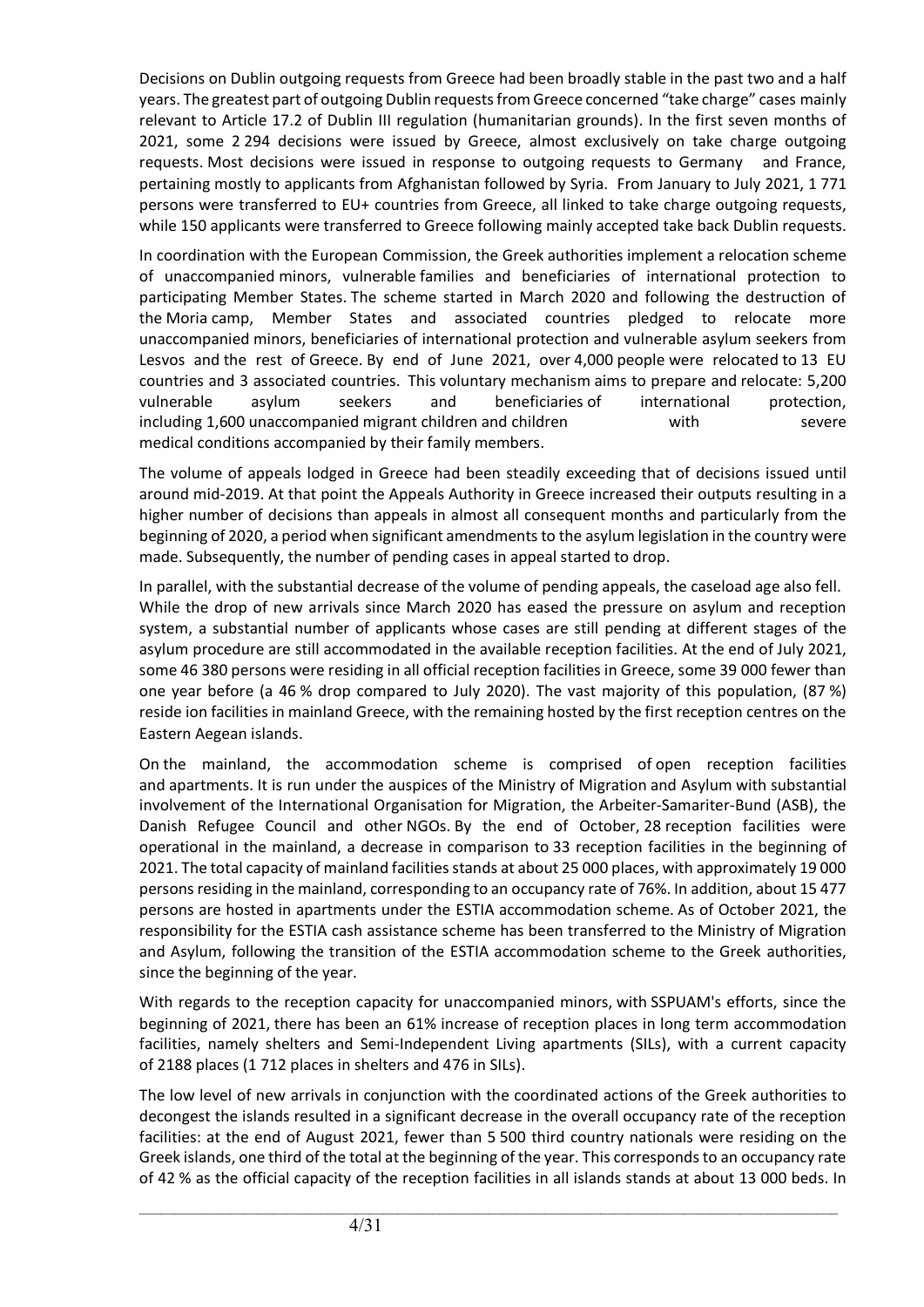order to improve the reception conditions on the islands, new Multi-Purpose Reception and Identification Centres are planned with the first one 2021 (located in Samos) becoming operational in September 2021.

The present Operating Plan is premised on the assumption that flows will remain at levels similar to the ones experienced in 2020 and 2021, which have allowed the substantial reduction of backlog in applications for international protection and led to the de-congestion in reception facilities on the islands and to a lesser extent, the mainland. Should this trend be reversed, and in case of increase in needs, surge support to Greek authorities may need to be considered and alternative plans devised.

The general objective of the operation is to *provide effective operational, technical and emergency support effectively through implementation of the annual measures in the agreed Operational Plan and in line with the Agency's mandate to enable Greece to respond to particular pressure on its asylum and reception systems and to implement its obligations under the CEAS.*

In accordance with the operational situation and needs assessment described herewith, the Parties agree to pursue the achievement of the following operational objectives and results:

#### 1. **Measure EL AS 1: Asylum Support**

**Expected Outcome:** *Enhanced capacity of the Greek authorities in processing asylum applications in compliance with the CEAS*

#### 2. **Measure EL-REC 2: Reception Support**

**Expected Outcome:** *Enhanced capacity of the Greek authorities in providing reception conditions in compliance with the CEAS*

#### **1.** 3. **Measure EL-UAC 3: UAC Support**

**Expected Outcome:** *Enhanced capacity of the Greek authorities in providing protection to unaccompanied children* 

The agreed outcomes shall be achieved through the implementation of the measures specified in Annex I to the Plan.

The designated Plan Coordinator(s), with the support of the Measure Coordinator(s) where relevant, shall follow up the implementation of the Plan through mechanisms and tools deemed appropriate by the implementing Parties, such as a joint quarterly steering committees or other.

The agreed measures may be subject to annual and/or ad-hoc reviews as necessary to ensure their continued relevance and added value.

## **3.0. MAIN NATIONAL PARTNERS**

The host Member State's main partners involved in the implementation of this Plan are the following:

| Organisation    |  | <b>Responsibilities</b> |                                                                             |
|-----------------|--|-------------------------|-----------------------------------------------------------------------------|
| <b>Ministry</b> |  | of Migration            | and The mission of the Ministry is the planning and implementation of the   |
| <b>Asylum</b>   |  |                         | national migration policy, both regarding the legal entry, residence and    |
|                 |  |                         | social integration of third country nationals, as well as on identification |
|                 |  |                         | and reception of third-country nationals entering without legal             |
|                 |  |                         | formalities, the design and the implementation of the national policy       |
|                 |  |                         | on asylum or other forms of international protection and providing          |
|                 |  |                         | protection to applicants and individuals who are in need of                 |
|                 |  |                         | international protection, i.e. recognised refugees, beneficiaries of        |
|                 |  |                         | subsidiary protection and beneficiaries of humanitarian status.             |
|                 |  |                         | The Ministry has the responsibility to implement the EU and                 |
|                 |  |                         | international law <i>acquis</i> , as well as international conventions on   |
|                 |  |                         | migration, international protection and the responsibility<br>to            |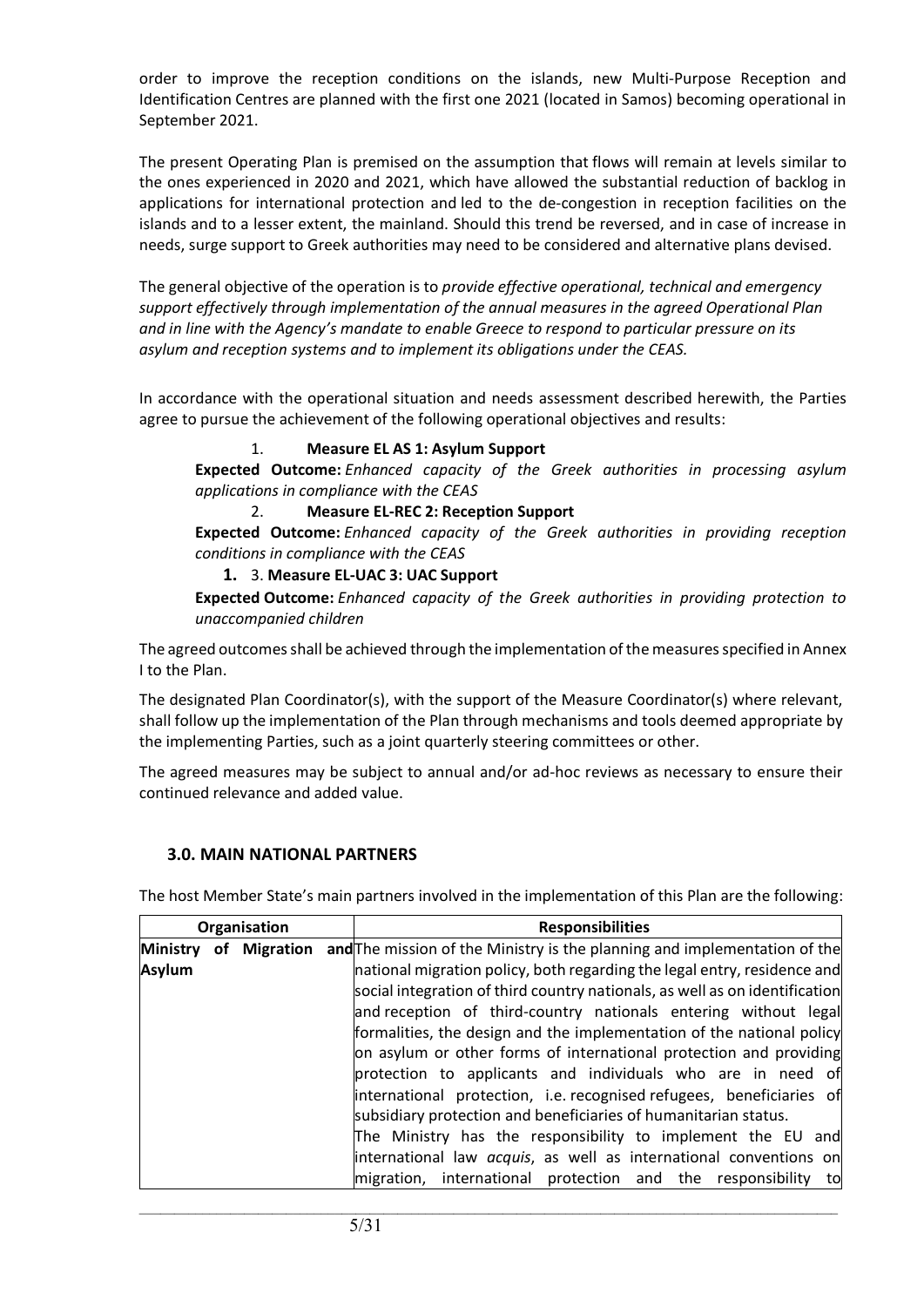|                                     | coordinate all the co-responsible services of the country in central and<br>regional level.                                                                                                                                                                                                                                                                                                                                                                                                                               |
|-------------------------------------|---------------------------------------------------------------------------------------------------------------------------------------------------------------------------------------------------------------------------------------------------------------------------------------------------------------------------------------------------------------------------------------------------------------------------------------------------------------------------------------------------------------------------|
| <b>Asylum Service</b>               | The Asylum Service operates at Directorate General level with local<br>competence throughout Greece, retains the strategic goal of<br>legislation on asylum<br>implementing<br>the<br>and<br>other forms<br>of international protection of Third Country Nationals and stateless<br>individuals. It is the country's competent authority in planning and<br>policy making in the process of granting asylum or other forms of<br>international protection, as well as in monitoring and evaluating its<br>implementation. |
| Independent                         | Appeals The Appeals Authority operates at the level of Directorate and aims to                                                                                                                                                                                                                                                                                                                                                                                                                                            |
| <b>Committees</b>                   | established examine international requests protection at second instance. The                                                                                                                                                                                                                                                                                                                                                                                                                                             |
| under the Appeals Authority         | Authority consists of the Central Administrative Service and the                                                                                                                                                                                                                                                                                                                                                                                                                                                          |
|                                     | Independent Appeals<br>Committees,<br>while<br>territorial<br>its<br>jurisdiction covers the whole territory.                                                                                                                                                                                                                                                                                                                                                                                                             |
| <b>Special Secretariat for the</b>  | The Special Secretariat has as its strategic objective the planning,                                                                                                                                                                                                                                                                                                                                                                                                                                                      |
|                                     | Protection of Unaccompanied implementation and supervision of the national strategy for the                                                                                                                                                                                                                                                                                                                                                                                                                               |
| <b>Minors</b>                       | protection of unaccompanied minors, as well as other policies and                                                                                                                                                                                                                                                                                                                                                                                                                                                         |
|                                     | interventions to ensure the protection of unaccompanied and                                                                                                                                                                                                                                                                                                                                                                                                                                                               |
|                                     | separated families, minor third-country nationals or stateless persons                                                                                                                                                                                                                                                                                                                                                                                                                                                    |
|                                     | located in Greece.                                                                                                                                                                                                                                                                                                                                                                                                                                                                                                        |
|                                     | It consists of the following Units under the Special Secretary:                                                                                                                                                                                                                                                                                                                                                                                                                                                           |
|                                     | a. Monitoring and Evaluation of Accommodation Centres Unit.                                                                                                                                                                                                                                                                                                                                                                                                                                                               |
|                                     | b. Housing and Relocation Requests Management Unit.                                                                                                                                                                                                                                                                                                                                                                                                                                                                       |
|                                     | c. Unit for the Integration and Support of Unaccompanied Minors.                                                                                                                                                                                                                                                                                                                                                                                                                                                          |
|                                     | d. Institutional Protection Unit.                                                                                                                                                                                                                                                                                                                                                                                                                                                                                         |
| <b>Reception and Identification</b> | The Reception and Identification Service (RIS) provides reception and                                                                                                                                                                                                                                                                                                                                                                                                                                                     |
| Service                             | identification services throughout Greece and its mandate is to provide                                                                                                                                                                                                                                                                                                                                                                                                                                                   |
|                                     | humane reception and identification procedures for third-country                                                                                                                                                                                                                                                                                                                                                                                                                                                          |
|                                     | nationals or stateless individuals entering Greece that are seeking                                                                                                                                                                                                                                                                                                                                                                                                                                                       |
|                                     | international protection and may be vulnerable individuals, families,<br>minors or unaccompanied minors.                                                                                                                                                                                                                                                                                                                                                                                                                  |
|                                     | RIS protects and respects the dignity of all individuals entering the                                                                                                                                                                                                                                                                                                                                                                                                                                                     |
|                                     | country irrespective of their age, gender, nationality, social or religious<br>status.                                                                                                                                                                                                                                                                                                                                                                                                                                    |
|                                     | RIS ensures that throughout the reception and identification                                                                                                                                                                                                                                                                                                                                                                                                                                                              |
|                                     | procedures, third-country nationals have decent living conditions,                                                                                                                                                                                                                                                                                                                                                                                                                                                        |
|                                     | remain united with their families, have access to medical care and                                                                                                                                                                                                                                                                                                                                                                                                                                                        |
|                                     | psychosocial support. It also ensures that vulnerable individuals                                                                                                                                                                                                                                                                                                                                                                                                                                                         |
|                                     | receive care according to their special reception needs.                                                                                                                                                                                                                                                                                                                                                                                                                                                                  |
|                                     | Identification<br>The<br>Reception<br>and<br>Service<br>consists of<br>the                                                                                                                                                                                                                                                                                                                                                                                                                                                |
|                                     | following organisational units:<br>The Directorate of Support (previous Central Administration)                                                                                                                                                                                                                                                                                                                                                                                                                           |
|                                     | 1.<br>The Independent Emergency Response Department, which reports<br>2.                                                                                                                                                                                                                                                                                                                                                                                                                                                  |
|                                     | directly to the Director of Reception and Identification Centre (RIC)                                                                                                                                                                                                                                                                                                                                                                                                                                                     |
|                                     | The Directorate of Reception and Identification Centres (RIC)<br>3.                                                                                                                                                                                                                                                                                                                                                                                                                                                       |
|                                     | Controlled Temporary Accommodation Structures and Closed                                                                                                                                                                                                                                                                                                                                                                                                                                                                  |
|                                     | <b>Controlled Structures</b>                                                                                                                                                                                                                                                                                                                                                                                                                                                                                              |
|                                     | The Directorate of Northern Greece Structures.<br>4.                                                                                                                                                                                                                                                                                                                                                                                                                                                                      |
|                                     | The Directorate of Southern Greece Structures.<br>5.                                                                                                                                                                                                                                                                                                                                                                                                                                                                      |
| <b>EKKA</b>                         | (National Centre for By virtue of Joint Ministerial Decision no. 30840 (O.G. 3003/20-9-                                                                                                                                                                                                                                                                                                                                                                                                                                   |
| <b>Social Solidarity)</b>           | 2016), EKKA- is assigned with the set-up, operation and management                                                                                                                                                                                                                                                                                                                                                                                                                                                        |
|                                     | of the National Reporting Mechanism for the Identification and                                                                                                                                                                                                                                                                                                                                                                                                                                                            |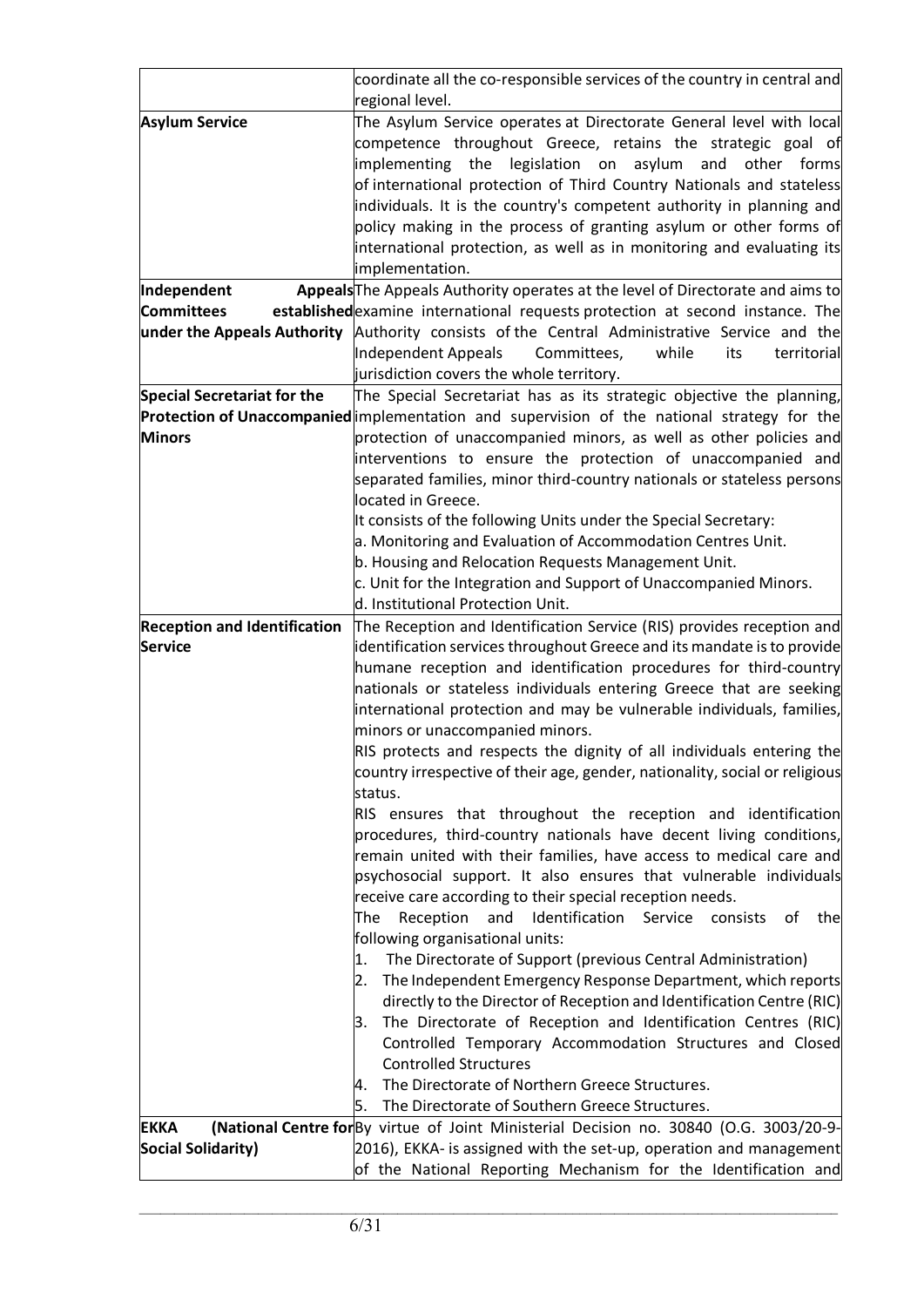|                             | Referral of Victims of Human Trafficking (NRM), whose supervision and                                   |
|-----------------------------|---------------------------------------------------------------------------------------------------------|
|                             | coordination was entrusted to the Office of the National Rapporteur                                     |
|                             | on Trafficking in Human Beings (NRO). Pursuant to its powers, EKKA                                      |
|                             | receives reports by organisations that locate and identify victims of                                   |
|                             | human trafficking, and the NRM's support team monitors the victims'                                     |
|                             | protection within Greece's social safety net, in order to ensure the                                    |
|                             | timely provision of holistic protection to them.                                                        |
|                             | <b>EODY</b> - Medical Examination EODY staff conducts the initial / preliminary medical examination and |
| <b>Psychosocial</b><br>land | Supportidentifies those in need of immediate medical assistance. The 'triage'                           |
| Unit                        | system is used to assess and address the medical needs of the                                           |
|                             | population of undocumented third-country nationals and to identify                                      |
|                             | cases that may require special assistance.                                                              |

## **4.0 MONITORING AND EVALUATION FRAMEWORK**

EASO is implementing a structured Monitoring and Evaluation methodology allowing evidence-based measurement of progress, corrective action-taking and reflective reviews.

In terms of monitoring, EASO is making use of a number of tools developed in order to collect input from the implementation of the Plan and to guarantee feedback in real time.

Results from the monitoring activities shall be reported through mechanisms deemed appropriate by the implementing Parties, such as steering meetings or other.

Periodic or mid-term and final (ex-post) evaluations<sup>[5](#page-6-0)</sup> can be carried out in order to take stock of lessons learned and good practices. The evaluation(s) will be conducted in line with EASO's Evaluation Framework, which is based on the European Commission's Better Regulation methodological guidelines for evaluations. They may be performed externally through engagement of evaluation specialist(s), internally by EASO staff, or a hybrid approach.

In order to ensure completeness of evaluations and to take into account the views and feedback from the Parties involved, senior and other key persons from the National Authorities of the host Member State may be invited to interviews with the evaluators or to provide feedback by alternative means. The National Authorities shall commit to supporting the evaluation process and participating in such engagements with evaluators by mutually agreed appointments.

**Upon the entry into force of the EUAA Regulation:** An evaluation report on the results of the operational and technical measures shall be submitted to the Management Board on conclusion of an evaluation. The report on the final (ex post) evaluation will be due within 60 days from the end of the Plan. For transparency and accountability purposes, evaluation report(s) may be shared publicly on the Agency's website after internal checks have been made to ensure compliance with applicable provisions in Regulation (EU) No 2018/1725<sup>[6](#page-6-1)</sup> and Regulation (EU) No 1049/2001<sup>[7](#page-6-2)</sup>.

Other monitoring and evaluation deliverables, as applicable, shall be shared with the host Member State and communicated to the EASO governance structure (e.g. Management Board members and National Contact Points) where relevant.

<span id="page-6-0"></span><sup>5</sup> Should the EUAA Regulation enter into force during the term of the Plan, a final evaluation will be mandatory and subject to a prescribed deadline in line with the applicable Articles.

<span id="page-6-1"></span><sup>6</sup> Regulation (EU) 2018/1725 of the European Parliament and of the Council of 23 October 2018 on the protection of natural persons with regard to the processing of personal data by the Union institutions, bodies, offices and agencies and on the free movement of such data and repealing Regulation (EC) No 45/2001 and Decision No 1247/2002/EC, (OJ L 295, 21.11.2018, p. 39).

<span id="page-6-2"></span> $\_$  ,  $\_$  ,  $\_$  ,  $\_$  ,  $\_$  ,  $\_$  ,  $\_$  ,  $\_$  ,  $\_$  ,  $\_$  ,  $\_$  ,  $\_$  ,  $\_$  ,  $\_$  ,  $\_$  ,  $\_$  ,  $\_$  ,  $\_$  ,  $\_$  ,  $\_$  ,  $\_$  ,  $\_$  ,  $\_$  ,  $\_$  ,  $\_$  ,  $\_$  ,  $\_$  ,  $\_$  ,  $\_$  ,  $\_$  ,  $\_$  ,  $\_$  ,  $\_$  ,  $\_$  ,  $\_$  ,  $\_$  ,  $\_$  , <sup>7</sup> Regulation (EC) No 1049/2001 of the European Parliament and of the Council of 30 May 2001 regarding public access to European Parliament, Council and Commission documents, (OJ L 145, 31.05.2001, p. 43).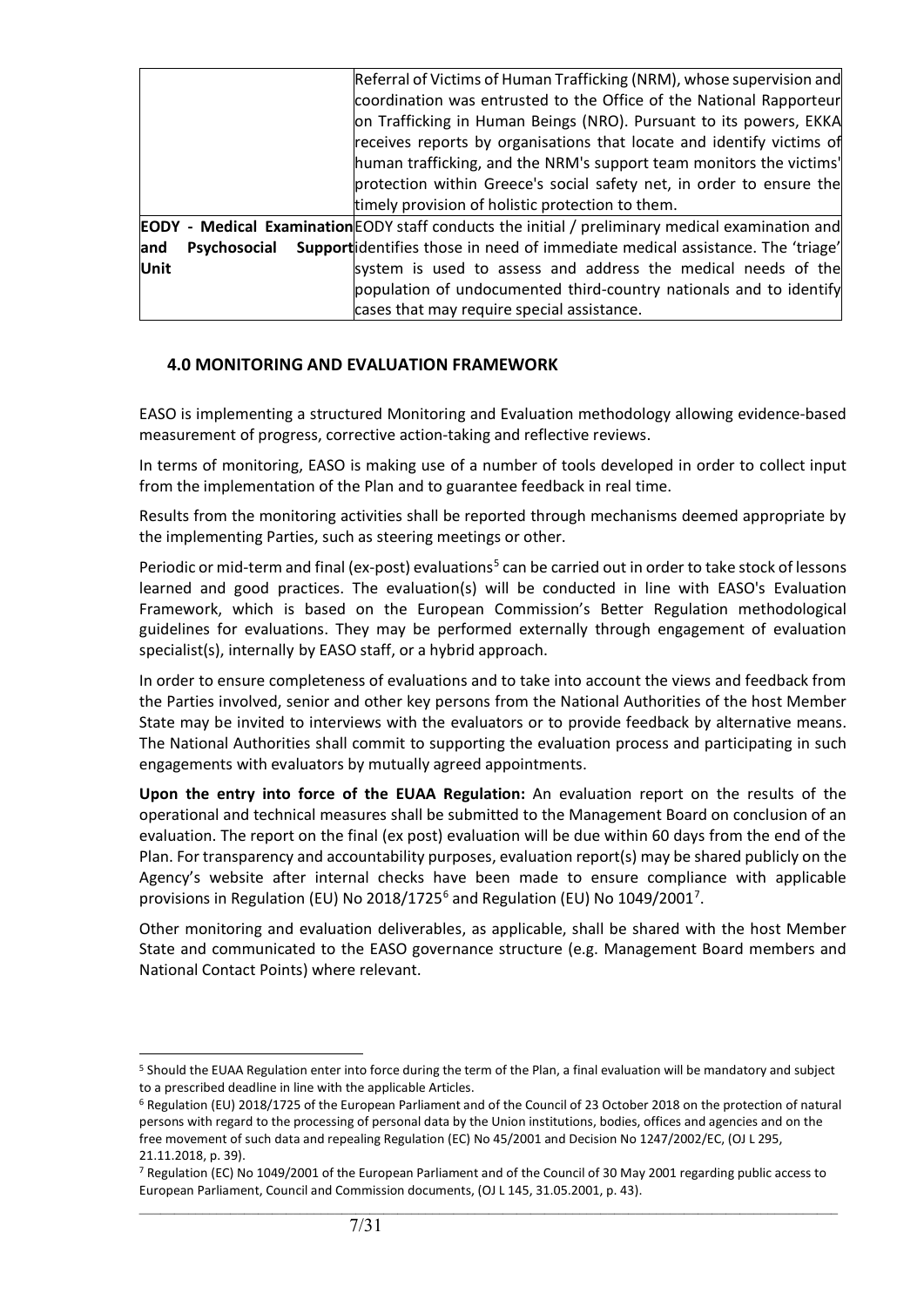#### **5.0 LEGAL FRAMEWORK**

## **5.1 General legal basis for the Plan**

## **Current legal basis:**

The EASO Founding Regulation, in particular Article 2 (2) and (3), (4) and (5) thereof, foresees that EASO shall provide effective operational support to Member States subject to particular pressure on their asylum systems, drawing upon all useful resources at its disposal, which may include the coordination of resources provided by the Member States, as well as technical assistance in regard to the policy and legislation of the EU in all areas having a direct or indirect impact on asylum.

The definition of particular pressure on the asylum and reception system is laid down in Article 8 of the EASO Founding Regulation.

EASO may support the Member State(s) by coordinating action to help facilitate an initial analysis of asylum applications under examination by the competent national authorities (Article 10(a)), action designed to ensure that appropriate reception facilities can be made available by the Member States, in particular emergency accommodation, transport and medical assistance (Article 10(b), and other technical and operational assistance through the deployment of asylum support teams (Article 10(c)).

The operating arrangements of the deployment of the asylum support teams are governed by Chapter 3 of the EASO Founding Regulation, and in particular Articles 13 to 23.

## **Legal basis upon the entry into force of the EUAA Regulation:**

Regulation (EU) No 439/2010 shall be replaced for Member States bound by the EUAA Regulation in accordance with Article 72 of the draft EUAA Regulation. Regulation (EU) No 439/2010 shall be repealed with effect from the date of entry into force of the EUAA Regulation and the present operating plan shall be implemented in accordance with the Articles 1, 2, 3, 16 to 20 and 23 to 28 of the draft EUAA Regulation.

## **5.2. Legal framework applicable to the Plan**

EASO activities performed in the context of the operational and technical assistance as identified in this Plan are in principle governed by EU law, complemented, where appropriate, by the national law of the host Member State. This includes, inter-alia, the safety and security of persons and assets participating in those EASO activities.

## **5.3. Lawfulness and Respect for Fundamental Rights**

This Plan shall be implemented by the Parties in full compliance with the applicable law, and with full respect to human dignity. This includes, inter alia, the Charter of Fundamental Rights of the European Union, as well as the Convention Relating to the Status of refugees of 1951.

Any person contributing to EASO operational support activities and taking part in the implementation of the Plan shall respect the applicable International law, European Union law and the national law of the host Member State. They shall maintain the highest standards of integrity and ethical conduct, professionalism, respect and promotion of fundamental rights and international protection.

They are to act responsibly and proportionally to the agreed objectives. Whilst carrying out supporting functions, all personnel must not discriminate persons on grounds of sex, race, religion, ethnic origin, age or sexual orientation. All persons are expected to treat every person with courtesy, respect and due consideration for the nature of any legitimate activity in which they are engaged. To perform their duties properly, they shall serve the public interest and refrain from any activities which could undermine or compromise their independence and the appropriate performance of their duties.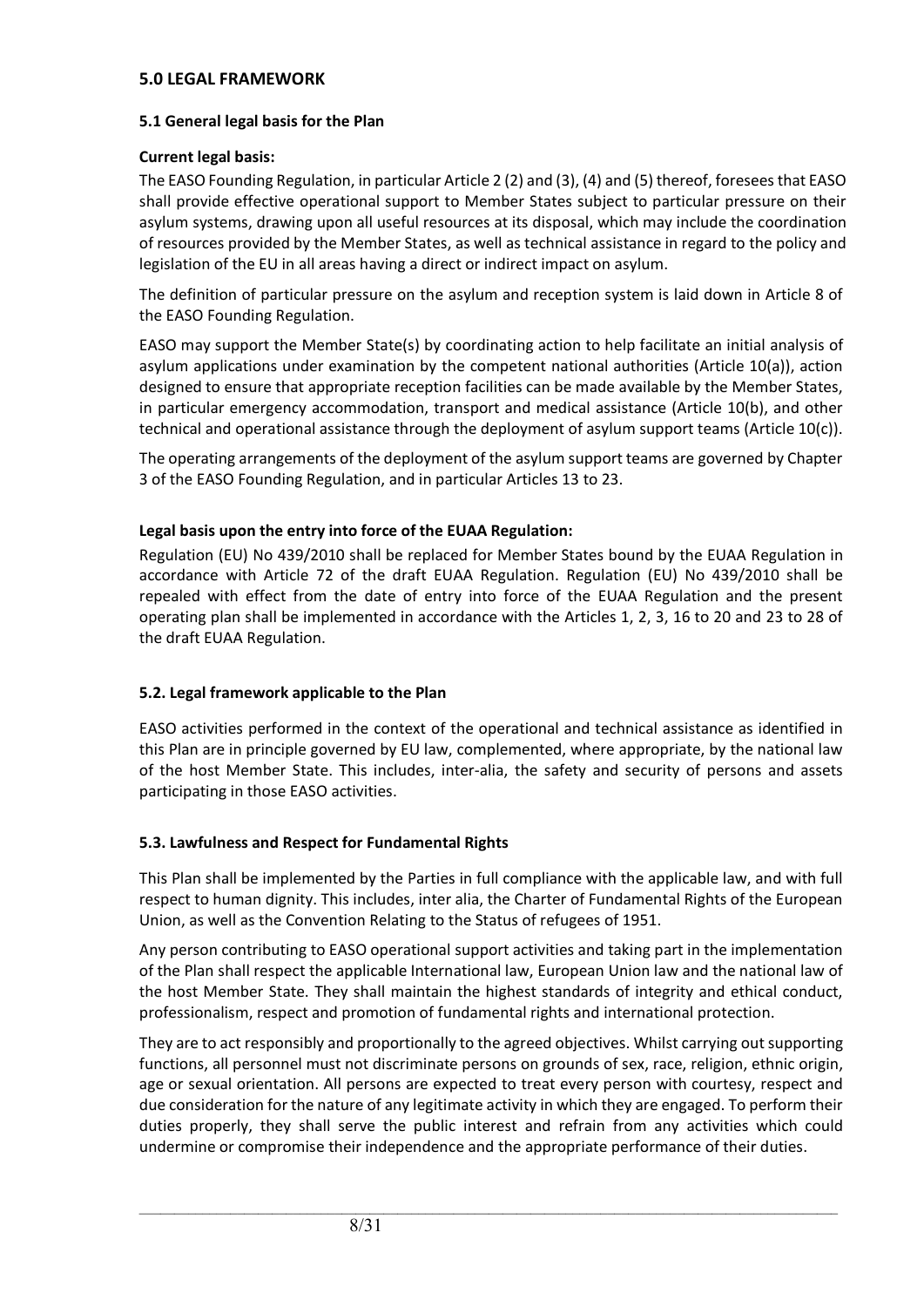During the implementation of this Plan, all personnel must apply a zero-tolerance attitude with respect to the infringement of fundamental human rights.

This obligation is particularly important when dealing with persons who are in need of international protection. To that end, participants in EASO operational support under this Plan shall comply and act in accordance with the 'EASO Code of Conduct for persons participating in EASO operational support activities. Participants in operational support activities will be requested to sign a declaration on compliance with the EASO Code of Conduct.

Participants in EASO's operational activities who have reason to believe that a violation of the EASO Code of Conduct has occurred or is about to occur, are obliged to report the matter to the Executive Director of EASO and to the Host Member State Coordinator for the Plan via the appropriate channel: [complaints\\_operations@easo.europa.eu.](mailto:complaints_operations@easo.europa.eu) Such an incident is to be reported using the **Incident Report Form (Annex II)**.

## **Upon the entry into force of the EUAA Regulation:**

In this respect, upon the entry into force of the EUAA Regulation (and pursuant to Article 47(a) of the current draft thereof), a Fundamental Rights Officer shall be appointed by the Management Board from a selection of candidates proposed by the Executive Director and shall be responsible for ensuring the Agency's compliance with fundamental rights in the context of its activities and promoting the respect of fundamental rights by the Agency. The Fundamental Rights Officer shall also be in charge of implementing the complaints mechanism<sup>[8](#page-8-0)</sup>.

Also, upon the entry into force of the EUAA Regulation, any person who is directly affected by the actions of experts in the asylum support teams, and who considers that his or her fundamental rights have been breached due to those actions, or any party representing such a person, may submit a complaint in writing to the Agency through the complaints mechanism<sup>[9](#page-8-1)</sup>, set up by the Agency.

#### **5.4. Confidentiality, Public Access to Documents and Data Protection, Intellectual property rights**

Without prejudice to the public right of access to documents, as laid down in Regulation (EC)  $1049/2001^{10}$  $1049/2001^{10}$  and the EASO implementing rules on access to documents<sup>[11](#page-8-3)</sup>, all versions of this document shall be made available to the competent authorities in each EU Member State, as well as the associate countries, Iceland, Liechtenstein, Norway and Switzerland.

EASO and the host Member State shall consult each other on any requests for public access to documents relating to this Plan and treat such requests in accordance with Regulation (EC) 1049/2001 or the respective national law, whichever is applicable.

Personal data will be processed in accordance with Regulation (EC) 2018/1725 of the European Parliament and of the Council of 23 October 2018 on the protection of natural persons with regard to the processing of personal data by the Union institutions, bodies, offices and agencies and on the free movement of such data. The current Plan also takes into account the General Data Protection Regulation as updated in May 2018<sup>[12](#page-8-4)</sup> with a Corrigendum to the 2016/679 Regulation on the protection of natural persons with regard to the processing of personal data and on the free movement of such data and repealing Directive 95/46/EC (Data Protection Directive), which is applicable to stakeholders at national level.

Whenever personal data is processed by EASO within the activities agreed in the current Plan, EASO will act as data processor on behalf of the competent authorities of the host Member State, following

<span id="page-8-0"></span><sup>8</sup> As soon as it is established in the EUAA, following the entry into force of the EUAA Regulation.

<span id="page-8-1"></span><sup>9</sup> As soon as it is established in the EUAA, after coming into application of the EUAA Regulation.

<span id="page-8-2"></span><sup>10</sup> Regulation (EC) 1049/2001 of the European Parliament and of the Council of 30 May 2001, regarding public access to European Parliament, Council and Commission documents

<span id="page-8-3"></span><sup>11</sup> Decision No. 6 of the Management Board of EASO of 20 September 2011 laying down practical arrangements regarding public access to the documents of EASO

<span id="page-8-4"></span><sup>12</sup> Corrigendum, OJ L 127, 23.5.2018, p. 2 ((EU) 2016/679)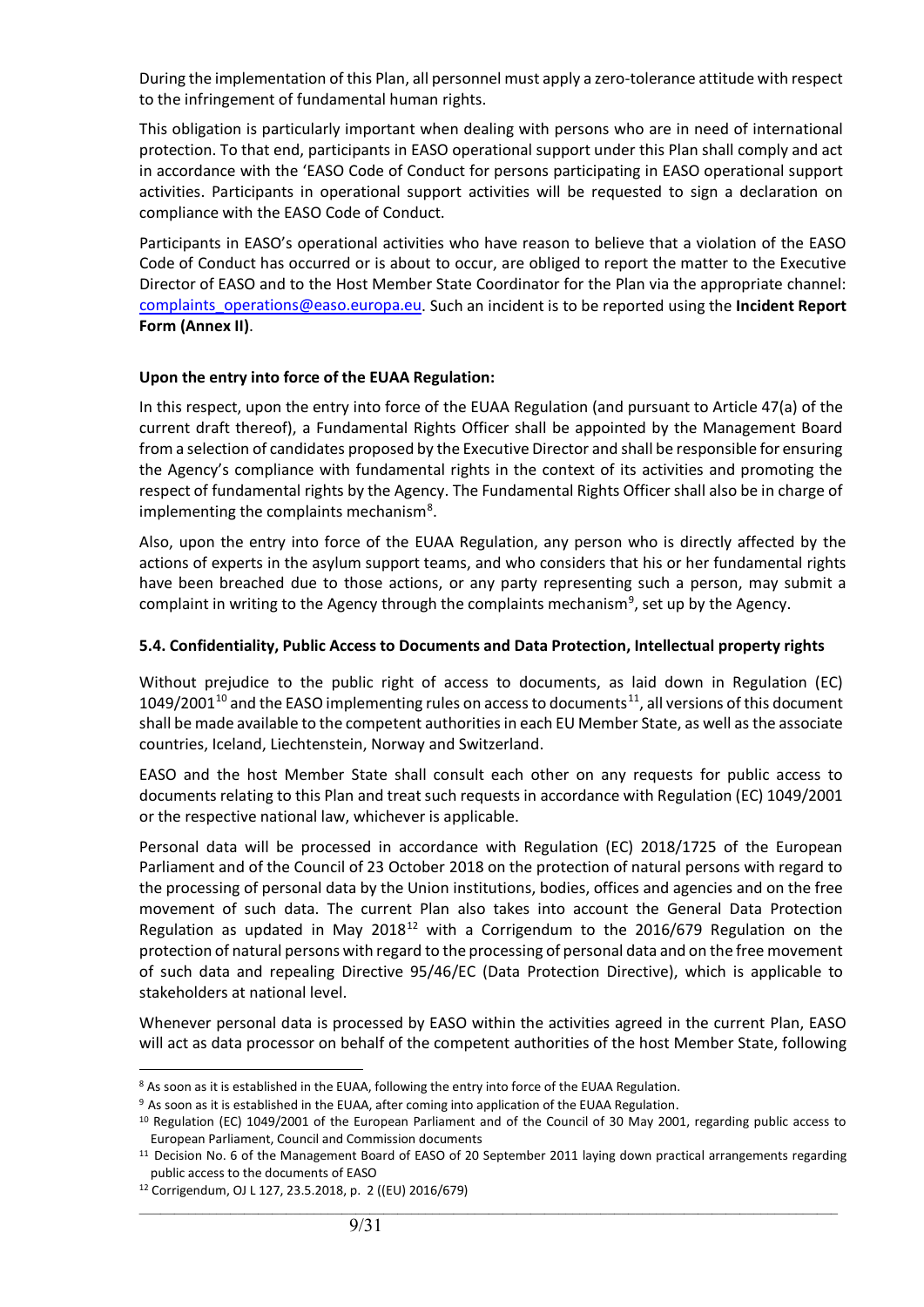the applicable EU and national laws and regulations, as well as the instructions received from the Host Member State as the data controller.

In order to perform their tasks in accordance with this Plan, participants to activities under this Plan are only allowed to access the data bases mentioned below, under section 6.

EASO will implement the necessary technical and organisational measures to ensure the security and confidentiality of the personal data it processes taking into account possible additional instructions received from the host Member State. This is to prevent any unauthorised disclosure of or access to this information.

The host Member State agrees that any personal data obtained in the course of the implementation of the Plan and by any EASO personnel working on behalf of the Member State authorities can be processed in the EASO IT systems, including cloud-based systems, exclusively under the instructions of the Member State and until an alternative system exists that can substitute the processing system used by EASO.

The host Member State also agrees to indicate a contact point in view of its role as a data controller for any data processed by EASO on behalf of the national authorities of the host Member State.

All rights in any writings or other work produced by members of asylum support teams shall be the property of EASO and/or the European Union, where such writings or work relate to activities undertaken in the context of the Plan. EASO and/or the Union acquires irrevocably ownership of the results and of all intellectual property rights, such as copyright and any other intellectual or industrial property rights, on the materials produced specifically for EASO under the Plan and incorporated in such works, without prejudice, however, to the specific rules concerning pre-existing rights on preexisting materials or other detailed rules contained in Framework Contracts concluded by EASO for purposes related to the implementation of this Plan. Selected deliverables developed under this Plan may be published.

#### **5.5. Civil and criminal liability of members of the Asylum Support Team**

Articles 21 and 22 of the EASO Founding Regulation will be applicable to all members of the asylum support teams deployed in the host Member State.<sup>[13](#page-9-0)</sup>

#### **5.6. Non-substantial changes during implementation**

The Plan aims to provide effective and flexible support to the identified needs of the host Member State. Therefore, the foreseen activities will be implemented in consideration of the changing circumstances which may occur in the international protection and reception systems in the Member States or on the ground, as well as in the context of the availability of financial resources and experts.

The implementation of measures and delivery of technical and operational assistance foreseen in the Plan may be subject to non-substantial changes that may be accommodated within the objectives of a measure, so long as they do not affect the overall EASO budget, do not require an amendment to or adaptation of the Plan, and that the host Member State is timely informed in writing.

Changes required to the agreed Input(s) and Output(s) in the framework of the Plan shall as a general rule be considered non-substantial, unless such changes require significant additional resources which cannot be accommodated within the overall EASO budget, as well as when they impact on and/or require an amendment of the agreed Outcome(s).

#### **5.7. Amendments to the Plan**

<span id="page-9-0"></span> $\_$  ,  $\_$  ,  $\_$  ,  $\_$  ,  $\_$  ,  $\_$  ,  $\_$  ,  $\_$  ,  $\_$  ,  $\_$  ,  $\_$  ,  $\_$  ,  $\_$  ,  $\_$  ,  $\_$  ,  $\_$  ,  $\_$  ,  $\_$  ,  $\_$  ,  $\_$  ,  $\_$  ,  $\_$  ,  $\_$  ,  $\_$  ,  $\_$  ,  $\_$  ,  $\_$  ,  $\_$  ,  $\_$  ,  $\_$  ,  $\_$  ,  $\_$  ,  $\_$  ,  $\_$  ,  $\_$  ,  $\_$  ,  $\_$  , 13 Reference to Articles 21 and 22 of the EASO Founding Regulation shall be construed as reference to Articles 26 and 27 of the draft EUAA Regulation.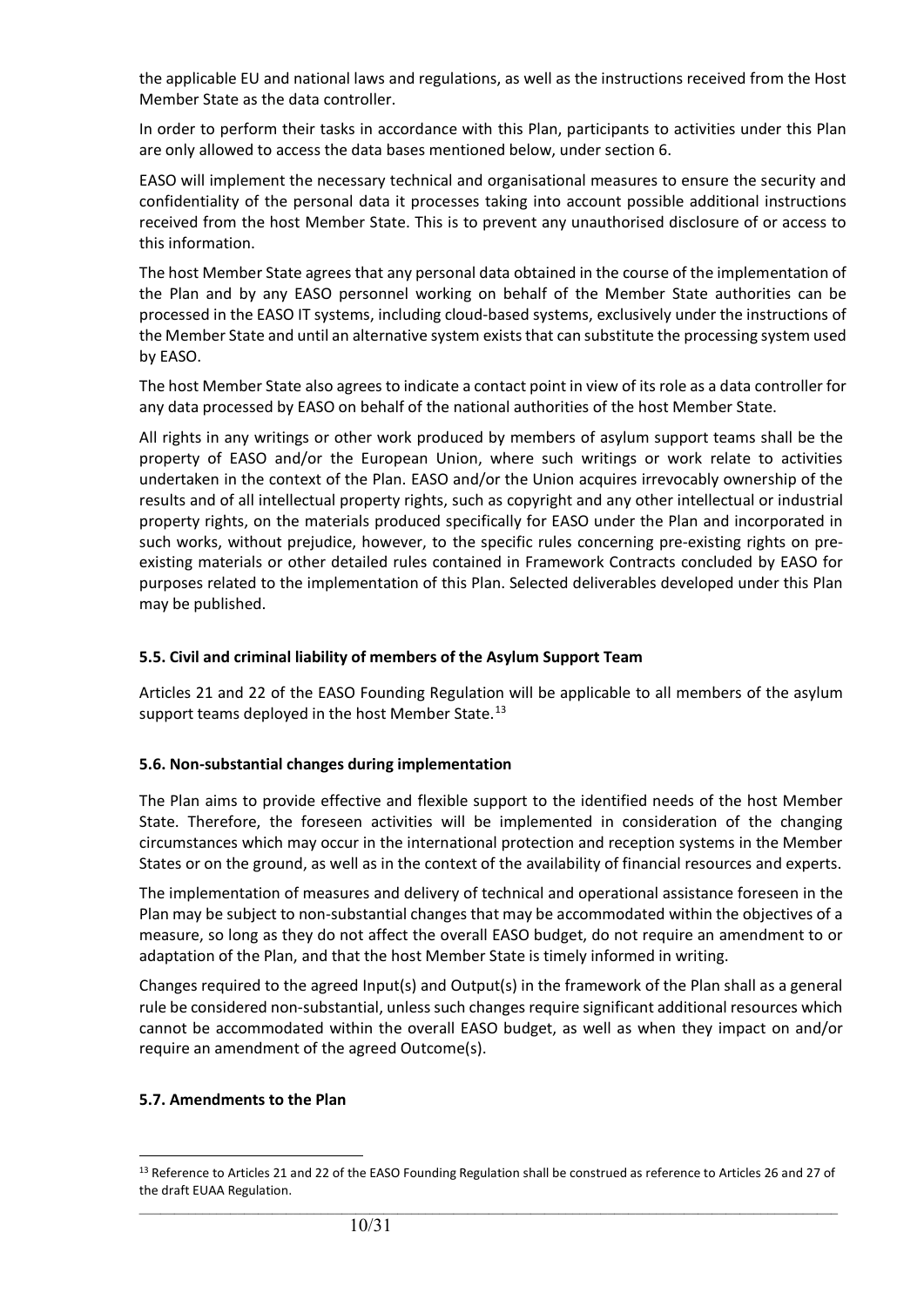Any changes that prove to require an amendment to or adaptation of the Plan, shall be agreed in writing between the Executive Director of EASO and the host Member State in line with Article 18(2) of the EASO Founding Regulation.<sup>[14](#page-10-0)</sup>

Changes to agreed Outcome(s) shall as a general rule be considered substantial changes and will be subject to an amendment.

#### **5.8. Suspension of measures and/or the Plan implementation**

After the entry into force of the EUAA Regulation, the Executive Director shall, after informing the host Member State, suspend or terminate, in whole or in part, the deployment of the asylum support teams if the conditions to carry out the operational and technical measures are no longer fulfilled or if the Plan is not respected by the host Member State or if, after consulting the Fundamental Rights Officer, it considers that there are breaches of fundamental rights or international protection obligations by the host Member State that are of a serious nature or are likely to persist.<sup>[15](#page-10-1)</sup>

## **6.0 IMPLEMENTATION AND COORDINATION STRUCTURE**

This chapter describes the various conditions for and aspects of support to the authorities of the host Member State in the framework of the Plan.

#### **6.1. Organisational Pre-Conditions**

The host Member State will:

- designate an overall Plan Coordinator, as well as a specific Measure Coordinator for each measure stipulated in the Plan.
- grant appropriate access rights for the members of asylum support teams and EASO representatives to all relevant databases and provide the relevant parties with the required information and data in the context of the implementation of this Plan.
- facilitate the provision of appropriate working space.

Every effort shall be made by the Parties to provide suitable working conditions and, where required, working place for the participants in the activities implemented in the framework of the Plan.

Minimum working and security conditions are considered as organisational pre-conditions.

As far as operationally feasible, and where relevant, the working files shall be made available by the host Member State in English (unless otherwise agreed).

The host Member State shall provide EASO with information on the implementation of the Plan through timely input to the Early warning and Preparedness System and the delivery of tailored information on the execution of measures agreed in the Plan.

#### **EASO will:**

- designate an overall Plan Coordinator (also referred to as Union Contact Point in accordance to Article 20 of EASO Regulation), as well as a specific Measure Coordinator for each measure stipulated in the Plan.
- provide technical support to experts participating in this Plan with the aim of ensuring that all deliverables make good use of the expertise and information already available to EASO.

<span id="page-10-0"></span><sup>&</sup>lt;sup>14</sup> Reference to Article 18(2) of the EASO Founding Regulation shall be construed as reference to Article 18(5) of the draft EUAA Regulation.

<span id="page-10-1"></span><sup>&</sup>lt;sup>15</sup> In accordance with Article 18(6) of the draft EUAA Regulation.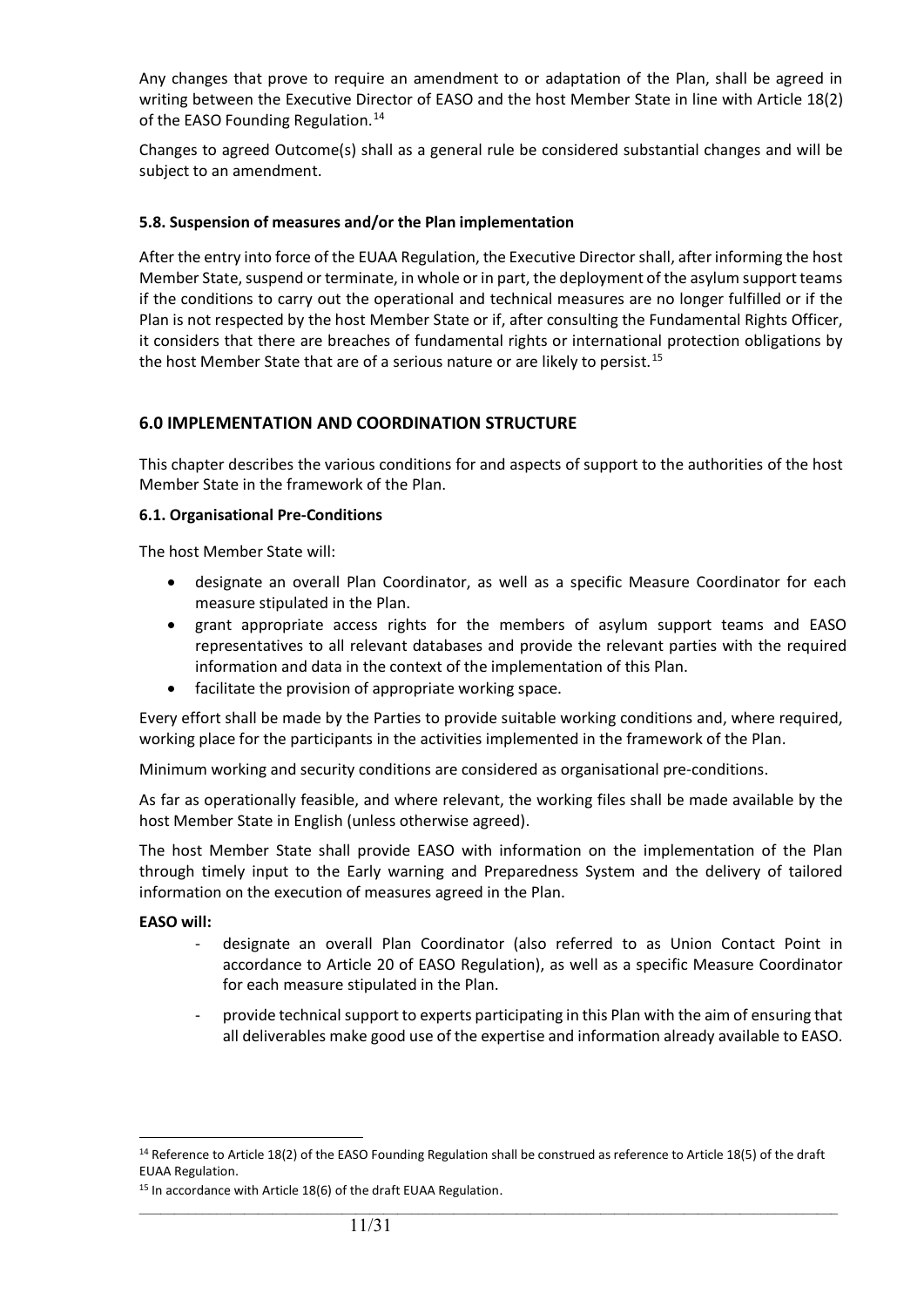provide the technical equipment required for the work of the asylum support teams and reimburse costs incurred by persons participating in the support activities deployed by EASO in the framework of this Plan, according to the applicable EASO rules.

## **6.2. Conditions for Deployment**

General rules and conditions for deployment are published on the following platforms, which the experts/asylum support team members are obliged to consult:

- EASO Operational Deployment Management System (ODMS)
- EASO country-specific operations platforms. These platforms are made available to members of asylum support teams upon their deployment, allowing for preparation for deployment and daily implementation of their tasks.
- Other appropriate communication tools may be used as necessary.

The platforms contain relevant information, such as:

- $\circ$  special instructions for the members of asylum support teams, including databases that they are authorised to consult;
- o description of specific tasks, workflows and procedures, as relevant;
- $\circ$  location in the host Member State where the asylum support teams will be deployed;
- $\circ$  logistical arrangements including information on working conditions, practical information concerning location of deployment and related workflows, etc.;
- $\circ$  equipment that members of asylum support teams may carry in the host Member State, transport and other logistics;
- o other specific instructions and provisions as necessary.

Relevant thematic pages of the EASO Information and Documentation System concerning the asylum and reception system of the host Member State, including information on relevant practices, legislation, case law and statistical background may be consulted.

The host Member State shall contribute to information concerning its asylum and reception systems, including information on relevant practices, legislation, case law and statistical background.

The host Member State and EASO will provide experts with information on the general state of play with regard to the procedures for international protection and reception in the host Member State and specific information about the state of play of the deliverables as necessary for the specific measures on a continuous basis. Specific asylum support team deployment details may be provided under each measure, where relevant.

#### **6.3. Composition of asylum support teams**

#### **Under the EASO Founding Regulation**:

The asylum support teams may consist of the following categories of resources, being members of the asylum support teams:

- a) Member States experts, i.e. experts made available through contributions to the Asylum Intervention Pool by EU Member States via national expert pools on the basis of defined profiles, in accordance with Article 15 of the EASO Founding Regulation;
- b) Associate Countries experts, i.e. experts considered to be Member States experts, made available through contributions to the Asylum Intervention Pool by associate countries referred to in Article 49 of the EASO Founding Regulation, with which the European Union has an arrangement in place on the modalities of its participation in EASO's work. Currently such arrangements have been concluded with the Kingdom of Norway, the Principality of Liechtenstein, the Swiss Confederation, and the Republic of Iceland;
- c) Individual experts, i.e. experts considered to be Member States experts, made available through contributions to the Asylum Intervention Pool by EU Member States via national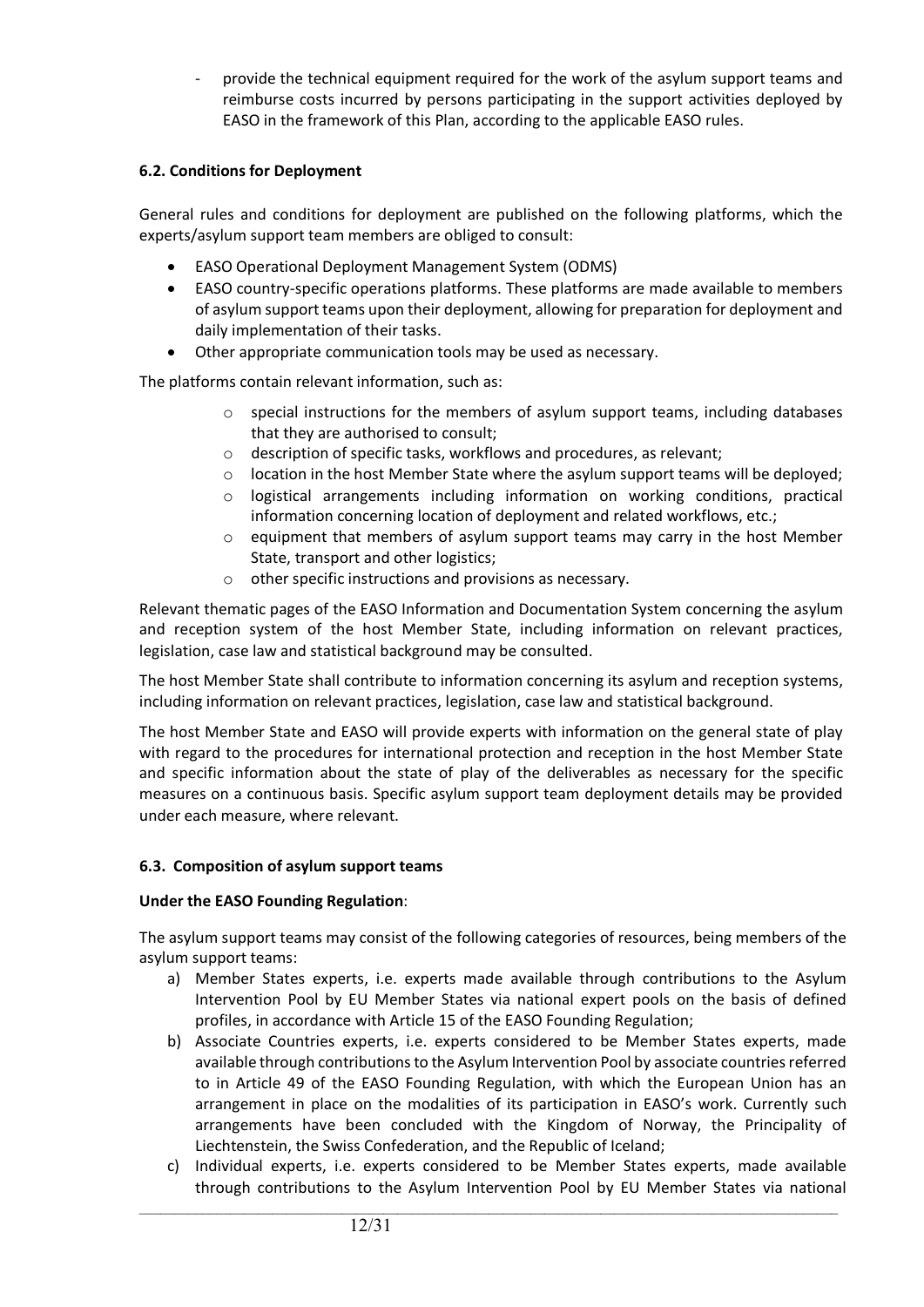expert pools on the basis of defined profiles, in accordance with Article 15 of the EASO Founding Regulation, but whereby the Member State does not have an employment relationship with the individual expert;

- d) EASO staff members, i.e. statutory staff employed by the Agency (temporary and contract staff) subject to the Staff Regulations of Officials and the Conditions of Employment of Other Servants of the European Union<sup>[16](#page-12-0)</sup>.
- e) Seconded National Experts (SNEs), i.e. experts employed by a national, regional or local public administration of an EU Member State or an associate country or by a public inter-governmental organisation and seconded to the Agency<sup>[17](#page-12-1)</sup> for the provision of support to its operational activities;
- f) Experts on contract, i.e. individuals providing services in relation to the Plan upon conclusion of a public contract between the Agency and the legal entity with which these individuals have an employment and/or contractual relationship, including temporary agency workers, or with remunerated external experts in line with Article 93 of EASO Financial Regulation<sup>[18](#page-12-2)</sup>.

The implementation of the Plan shall be based on the common understanding that the provision of resources, other than EASO (statutory) staff, to be deployed for the purposes described above can under no circumstances lead per se to the establishment of an employment relationship between EASO and the members of the asylum support teams, nor, in the case of embedded experts on contract, between these experts and the national authorities to which they may be assigned as per the embedded model described below. Throughout the duration of the deployment of the asylum support teams in the activities undertaken in the context of the present Plan, the employer of the asylum support team members is and remains their employer.

## **Upon the entry into force of the EUAA Regulation**:

The asylum support teams may be composed of the following resources:

- i. The Agency's staff members, i.e. statutory staff employed by the Agency subject to the Staff Regulations of Officials and the Conditions of Employment of Other Servants of the European Union $19$ ;
- ii. Member States experts, including Member State experts made available through the Asylum Reserve Pool;
- iii. Associate Countries experts, i.e. experts made available through contributions to the Asylum Intervention Pool by associate countries referred to in Article 34 of the draft EUAA Regulation, with which the European Union has an arrangement in place on the modalities of its participation in EASO's work;
- iv. Seconded National Experts (SNEs), i.e. experts employed by a national, regional or local public administration of an EU Member State or an associate country or by a public inter-governmental organisation and seconded to the Agency<sup>[20](#page-12-4)</sup> for the provision of support to its operational activities;
- v. Other experts not employed by the Agency: Experts on contract, i.e. individuals providing services in relation to the Plan upon conclusion of a public contract between the Agency and the legal entity with which these individuals have an employment and/or contractual relationship, including

<span id="page-12-1"></span><span id="page-12-0"></span> $17$  By virtue of Decision No 01 of the Management Board of EASO of 25 November 2010 laying down rules on the secondment of national experts (SNE) to the European Asylum Support Office (ref. number: EASO/MB/2010/03).

<span id="page-12-3"></span><sup>19</sup> As laid down by Council Regulation (EEC, Euratom, ECSC) No 259/68, OJ L 56, 4.3.1968, p.1.

<sup>&</sup>lt;sup>16</sup> As laid down by Council Regulation (EEC, Euratom, ECSC) No 259/68, OJ L 56, 4.3.1968, p.1

<span id="page-12-2"></span><sup>&</sup>lt;sup>18</sup> Article 93 of Management Board Decision No 54 of 14 August 2019 on the EASO Financial Regulation (as amended by Management Board Decision No 74 of 28 July 2021). The MB Decision nr 54 of 14 August 2019 remains in force despite EASO being replaced by the EUAA. Any references in the EASO Financial Regulation to 'EASO' or the 'EASO Regulation', should therefore be construed as references to the 'EUAA' or equivalent provisions in the 'EUAA Regulation', respectively.

<span id="page-12-4"></span> $\_$  ,  $\_$  ,  $\_$  ,  $\_$  ,  $\_$  ,  $\_$  ,  $\_$  ,  $\_$  ,  $\_$  ,  $\_$  ,  $\_$  ,  $\_$  ,  $\_$  ,  $\_$  ,  $\_$  ,  $\_$  ,  $\_$  ,  $\_$  ,  $\_$  ,  $\_$  ,  $\_$  ,  $\_$  ,  $\_$  ,  $\_$  ,  $\_$  ,  $\_$  ,  $\_$  ,  $\_$  ,  $\_$  ,  $\_$  ,  $\_$  ,  $\_$  ,  $\_$  ,  $\_$  ,  $\_$  ,  $\_$  ,  $\_$  , <sup>20 20</sup> Decision No 01 of the Management Board of EASO of 25 November 2010 laying down rules on the secondment of national experts (SNE) to the European Asylum Support Office (ref. number: EASO/MB/2010/03).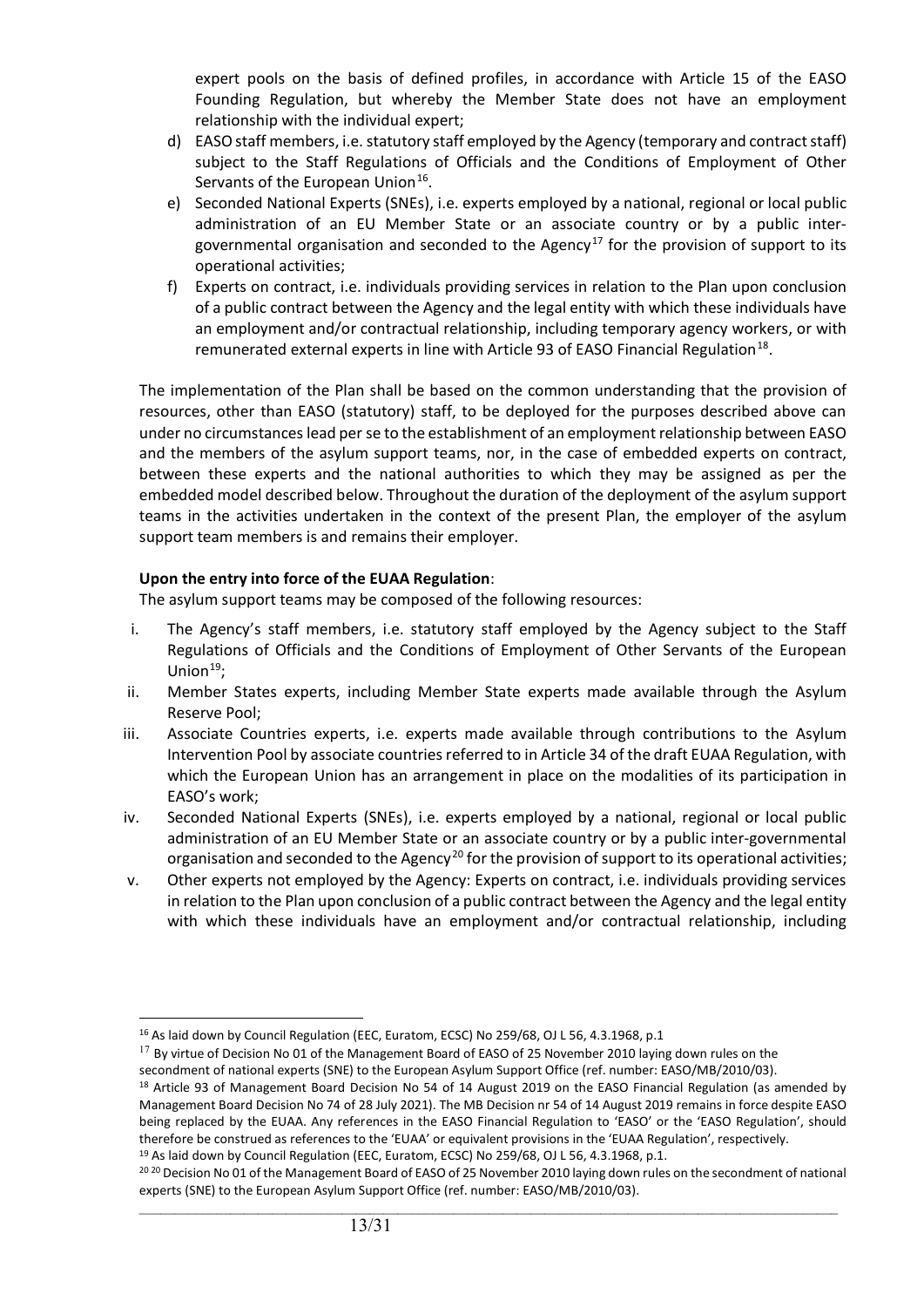temporary agency workers, or with remunerated external experts in line with Article 93 of EASO Financial Regulation $21$ .

The implementation of the Plan shall be based on the common understanding that the provision of resources, other than EUAA (statutory) staff, to be deployed for the purposes described above can under no circumstances lead *per se* to the establishment of an employment relationship between EUAA and the members of the asylum support teams, nor, in the case of embedded experts on contract, between these experts and the national authorities to which they may be assigned as per the embedded model described below. Throughout the duration of the deployment of the asylum support teams in the activities undertaken in the context of the present Plan, the employer of the asylum support teams members is and remains their employer.

## **6.4. Implementation modalities - the embedded model**

In accordance with Chapter 3 of EASO Regulation<sup>[22](#page-13-1)</sup>, the Support Office may coordinate the necessary technical and operational assistance to the requesting Member State or Member States and the deployment, for a limited time, of an asylum support team in the territory of that Member State or those Member States.

The notion of the 'embedded model' represents an integrated approach to the implementation of the Plan, applicable exclusively with regard to experts on contract, including remunerated external experts. In accordance with this model, experts on contract deployed as members of asylum support teams, are embedded within the structure of the respective national authorities to ensure utmost efficiency, quality and sustainability of the anticipated results. In practice, those experts on contract are seconded by EASO to national authorities of the host Member State and therefore perform their assignment(s) on the premises of the relevant national authorities (e.g. the National Asylum Service). In such cases, a coordination mechanism shall be agreed by the Parties to oversee both the overall implementation of the Plan at national level and its implementation at local level (i.e. in the respective location of the host Member State) or for the respective measure foreseen in the Plan, including with regard to the allocation and the administration of resources. For this purpose, detailed administrative

and reporting workflows and procedures related to the provision and management of 'embedded' resources and reflecting respective roles and responsibilities shall be established and agreed upon in writing between EASO and the host Member State. In setting up the aforementioned coordination mechanism, the following rules must be complied with as a minimum:

(a) EASO shall duly advise the employers of the experts on contract or the remunerated external experts themselves of their envisaged secondment to the national authorities of the host Member State before such secondment takes place;

(b) The national authority shall clearly acknowledge that they endorse the obligations and responsibilities pertaining to them as hosting authority vis-à-vis the experts on contract seconded to them;

(c) The national authority is responsible for ensuring proper working conditions for the expert on contract, and is responsible for the health, safety and security during work. EASO may not be held liable for any breach in the Health and Safety rules that might occur in the premises of the national authorities and/or under the supervision of the national authorities.

<span id="page-13-1"></span><span id="page-13-0"></span> $21$  Article 93 of Management Board Decision No 54 of 14 August 2019 on the EASO Financial Regulation (as amended by Management Board Decision No 74 of 28 July 2021). The MB Decision nr 54 of 14 August 2019 remains in force despite EASO being replaced by the EUAA. Any references in the EASO Financial Regulation to 'EASO' or the 'EASO Regulation', should therefore be construed as references to the 'EUAA' or equivalent provisions in the 'EUAA Regulation', respectively. <sup>22</sup> Any reference to Chapter 3 of the EASO Regulation shall be construed as reference to Chapter 6 of the draft EUAA Regulation.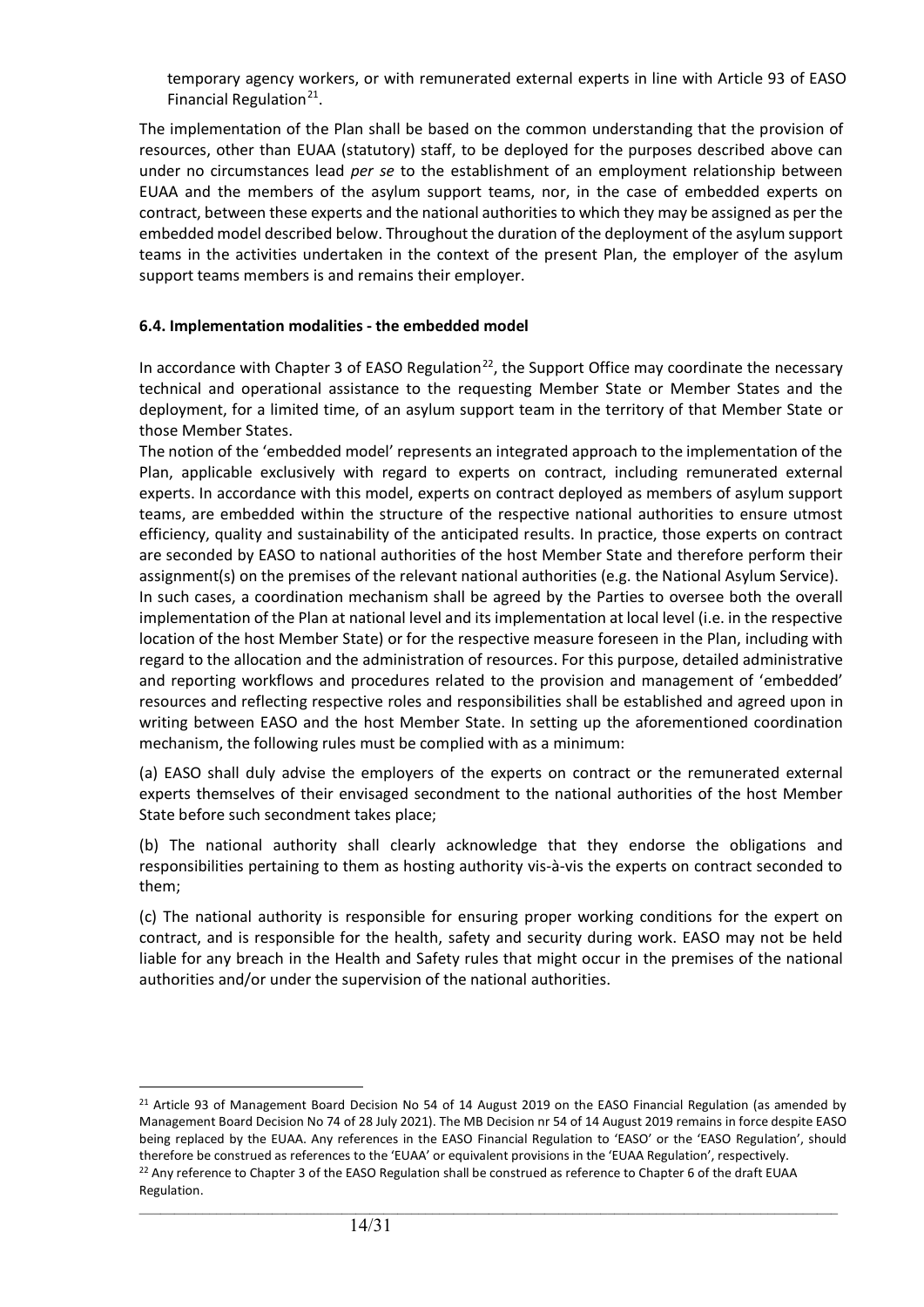## **7.0 SECURITY AND SAFETY**

The principles of EASO's Security Governance Framework<sup>[23](#page-14-0)</sup> are based on the security principles contained in the Commission's security rules. That Commission Decision 443/2013 on the security in the Commission defines that security shall be based on the principles of legality, transparency, proportionality and accountability.

The safety and security of persons participating in EASO activities under the Plan are under the overall legal framework of the host Member State and shall be provided by the respective authorities legally responsible and accountable for the public order and security and safety on the territory of that Member State.

EASO will endeavour to support the identification of required security and safety measures and the implementation of those that are under its remit, both legally and functionally, in close cooperation with the MS security responsible (see relevant definition in Section 7.1 below).

To that end:

- Standard security and safety requirements, identified herewith, shall apply as a general rule;
- Specific security and safety requirements for the Plan, to be identified jointly by EASO and the host Member State security responsible, shall be established in an annex to this plan;
- The safety and security measures shall be identified jointly on a basis of field assessment visits.

#### **7.1. Standard security requirements**

The standard security and safety requirements are rather pertaining to elements to be present in the implementation of the Plan, not to minimum security standards:

- Both the host Member State on one side and EASO on the other shall appoint a single point of contact responsible for security matters under the Plan both at central and local level (hereafter 'security responsible').
- The host Member State shall ensure that the working conditions for the performance of the activities under the Plan are compliant with the national occupational health and safety norms and regulations;
- A pre-deployment briefing programme, drafted in close cooperation with the respective national authorities, focusing both on general security rules and awareness, as well as on specific security aspects for each deployment will be provided. With regards to the decentralised nature of deployments, the use of e-learning and other distance-based training techniques should be considered.
- Emergency (evacuation) plan. Certain operational activities, such as operations in field locations require that staff shall have clear guidance and training on how to evacuate quickly in case of emergencies. In a more general context, there could be a need to evacuate from the operational area as well. Emergency plans shall be drafted and maintained current by competent authority/person, whereas they shall be made available to the concerned parties and exercised regularly. A security responsible shall maintain updated information on the availability of evacuation plans and routes.
- Communication tools. As considered relevant by the EASO Security sector, EASO operational staff shall have access to independent radio communication equipment. If possible, the equipment shall be interoperable with the local law enforcement in charge of the security of the operation.

<span id="page-14-0"></span><sup>&</sup>lt;sup>23</sup> Decision of the Executive Director No 61 of 12 April 2021 on the Security Governance Framework.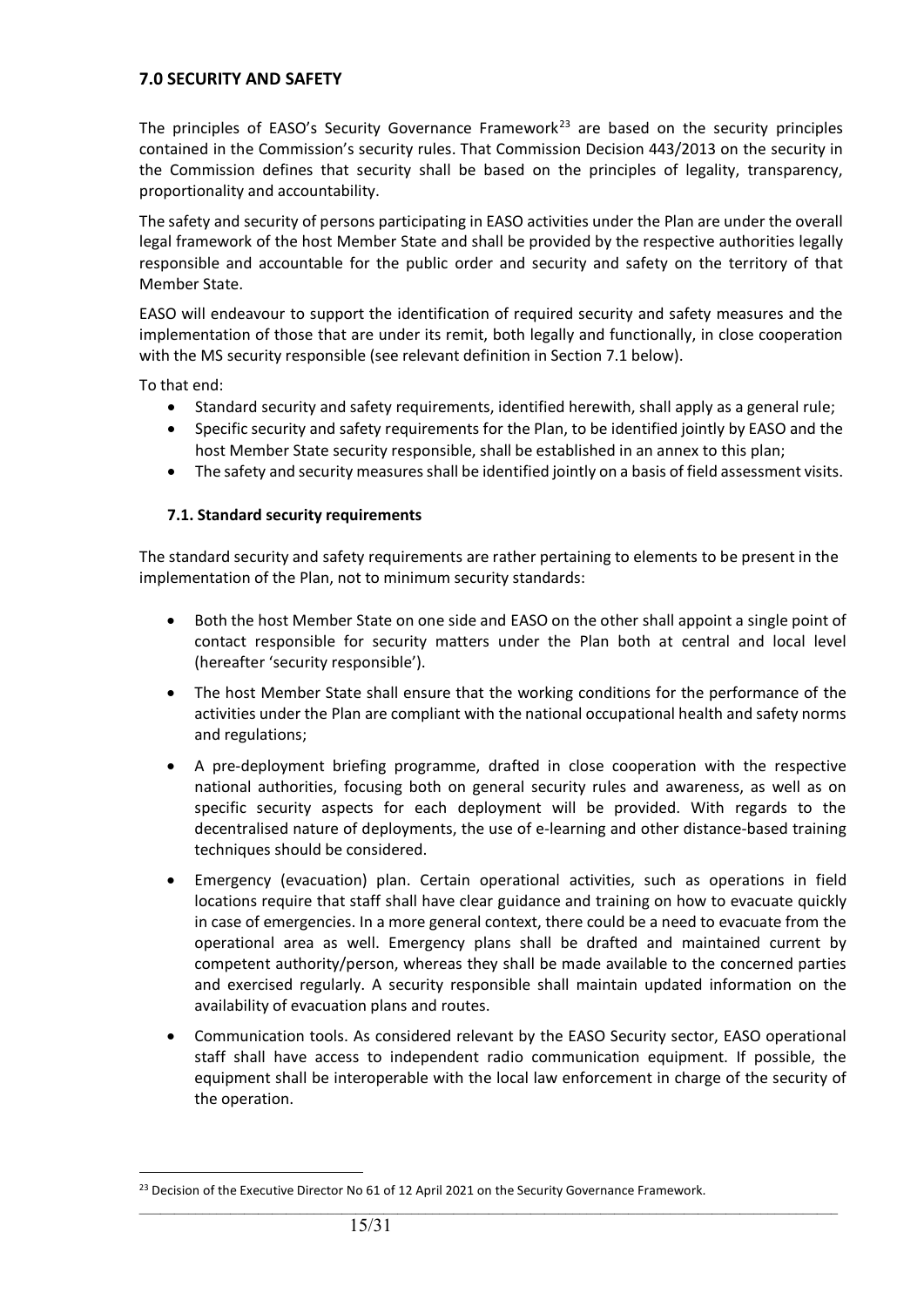- Security of information. Sensitive non-classified and classified information should be protected adequately, in accordance with the applicable legal framework<sup>[24](#page-15-0)</sup>. EASO's security responsible should be involved in supporting the proper classification of relevant information.
- Security of IT and communication equipment. EASO IT equipment is adequately prepared to protect the information level it has been foreseen to process.
- Personal security behaviour shall be included in the pre-deployment training, led by operational teams and performed for the experts during the first days of arrival to the operational area. This may refer to the EASO Code of Conduct as well.
- Reporting security incidents from the operational area to the EASO HQ is essential to ensure an overview of the overall security management is maintained.

## **7.2. Specific security and safety requirements**

• Specific security and safety requirements for the implementation of the Plan shall be defined on the basis of a pre-deployment security assessment visit with the aim of identification of specific potential risks, identification of mitigation measures and communication of those measures to the Member State and involved stakeholders, prior to the deployment of asylum support teams.

## **7.3. Suspension of operational activities on security and safety grounds**

EASO reserves the right to suspend operational activities on the basis of current risk assessment, while keeping informed the host Member State on the findings and identified mitigating measures required for resumption**.**

The host Member State may also suspend temporarily, in whole or in part, the implementation of operational activities in case of serious imminent safety and security incidents, developments, or as mitigating or preventive measures or direct threats to personnel, activities or physical presence. The EASO Plan Coordinator and the EASO security responsible shall be informed without delay.

The Parties will agree on conditions for resumption as soon as possible.

## **7.4. Security Incident reporting**

Any participant in EASO's operational activities who becomes aware of a(n) (impending) incident related to the security and safety of persons, assets or premises is obliged to report the matter to the Executive Director of EASO and to the Host Member State Coordinator for the Plan via the appropriate channel: security incidents operations@easo.europa.eu. Such an incident is to be reported using the **Security Incident Report Form (Annex III)**.

#### **8.0. COMMUNICATION**

The Executive Director will designate the Union Contact Point referred under Article 20 of the EASO Regulation, who acts as an interface between EASO, the host Member State, and the members of the asylum support teams. The Union Contact Point provides assistance, on behalf of EASO, on all issues relating to the conditions of deployment of the asylum support teams, monitors the correct implementation of the Plan, and reports to EASO on all aspects of the asylum support teams'

<span id="page-15-0"></span><sup>&</sup>lt;sup>24</sup> Including, *inter alia*, the security principles contained in Commission Decision (EU, Euratom) 2015/444.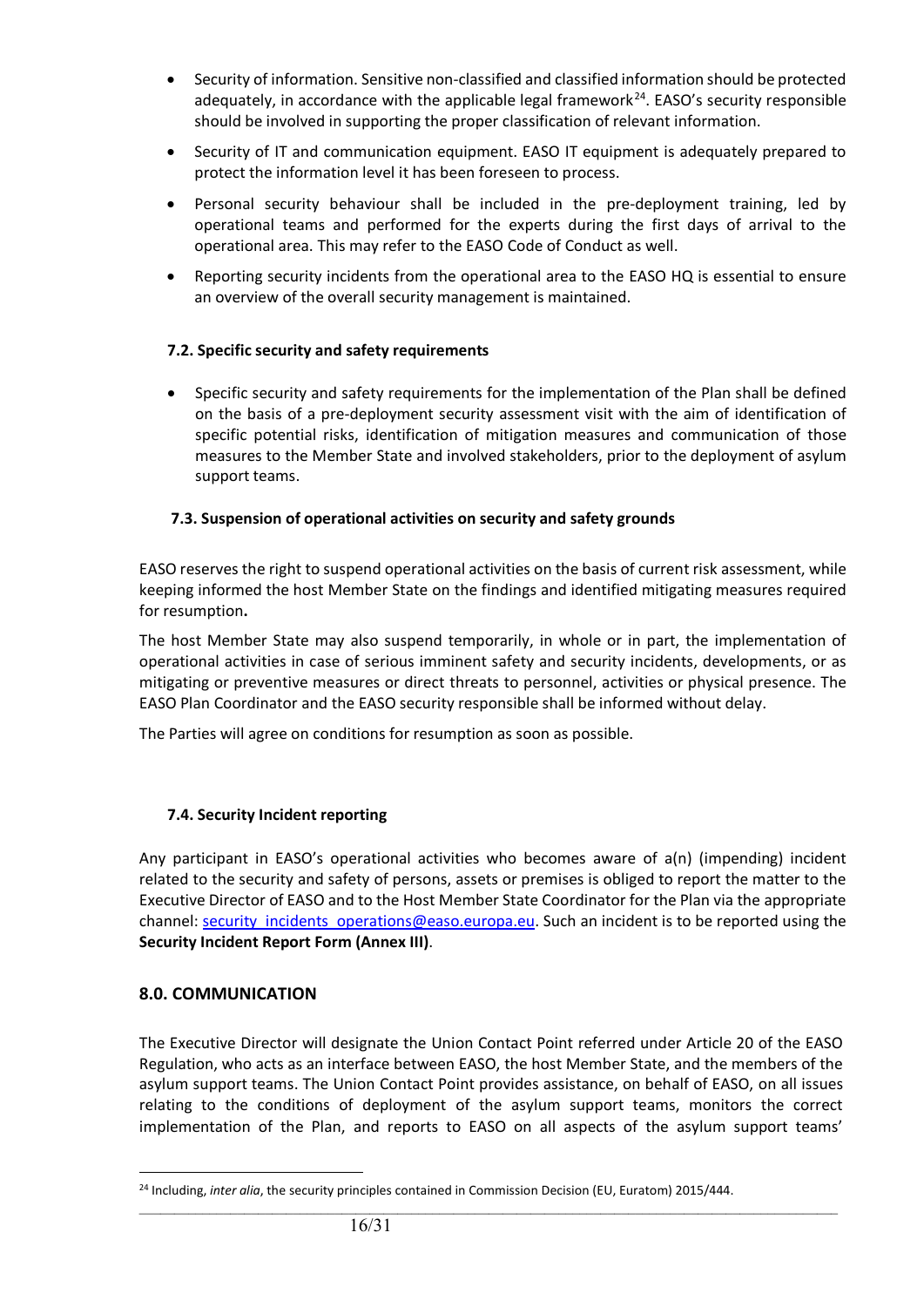deployment. Upon entry into force of the EUAA Regulation, the Union Contact Point will assume the functions of Coordinating Officer.

The host Member State and the Union Contact Point will manage the exchange of information concerning the tasks under the Plan.

During the implementation of this Plan, members of asylum support teams shall be briefed regularly on the current situational and operational developments to address challenges and identify improvements.

Particular attention shall be paid to the need to continuously develop, improve and make available EASO support tools. Should such need be identified or changed during the Plan implementation, it shall be communicated to EASO for further consideration.

EASO will maintain close cooperation and communication with the relevant stakeholders. EASO will also provide information to its partners (i.e. the European Commission, concerned EU Agencies, and international organisations) about the operational activities, as appropriate and in line with EASO transparency and communication policies. The timing and content of communication with the media shall be agreed upon between EASO and the host Member State.

Where relevant, the two Parties will facilitate media coverage to ensure a wider dissemination and visibility of results.

As a publicly funded EU body, the Agency is accountable for and committed to transparency for the public resources it makes use of.

In this regard, the Agency may brand its operational activities to ensure appropriate visibility. This includes the application of fixed branding and use of visibility items, such as on, but not limited to, containers and premises, as well as in offices where the Agency provides operational and technical assistance. It also includes the branding of mobile assets which it may deploy, including vehicles.

Such branding may also include visibility clothing and materials worn by personnel deployed by the Agency in order to identify their association to, or funding by, the Agency.

In specific cases, the Agency and the respective national authority/ies may agree on co-branding of visibility clothing and/or materials, in line with the visual identity rules and guidelines of both/all parties.

## **9.0. COOPERATION WITH OTHER STAKEHOLDERS**

#### **9.1. Cooperation with the European Commission and EURTF**

All activities under this Plan will be closely coordinated with the host Member State in close cooperation with the European Commission as well as with the other EU Agencies party to the EURTF. When relevant, EASO will participate in EURTF and other coordination meetings throughout the duration of the Plan.

#### **9.2. Cooperation with UNHCR**

In accordance with Article 50 of the EASO Regulation<sup>25</sup>, EASO aims at a coherent and complementary continuation of the fruitful cooperation with UNHCR. The Union Contact Point will liaise with the UNHCR office in the host Member State for a continuous cooperation and coordination of practical activities agreed with the host Member State under the current Plan.

<span id="page-16-0"></span> $\_$  ,  $\_$  ,  $\_$  ,  $\_$  ,  $\_$  ,  $\_$  ,  $\_$  ,  $\_$  ,  $\_$  ,  $\_$  ,  $\_$  ,  $\_$  ,  $\_$  ,  $\_$  ,  $\_$  ,  $\_$  ,  $\_$  ,  $\_$  ,  $\_$  ,  $\_$  ,  $\_$  ,  $\_$  ,  $\_$  ,  $\_$  ,  $\_$  ,  $\_$  ,  $\_$  ,  $\_$  ,  $\_$  ,  $\_$  ,  $\_$  ,  $\_$  ,  $\_$  ,  $\_$  ,  $\_$  ,  $\_$  ,  $\_$  , <sup>25</sup> Reference to Article 52 of the EASO Regulation shall be construed as reference to Article 38 of the draft EUAA Regulation.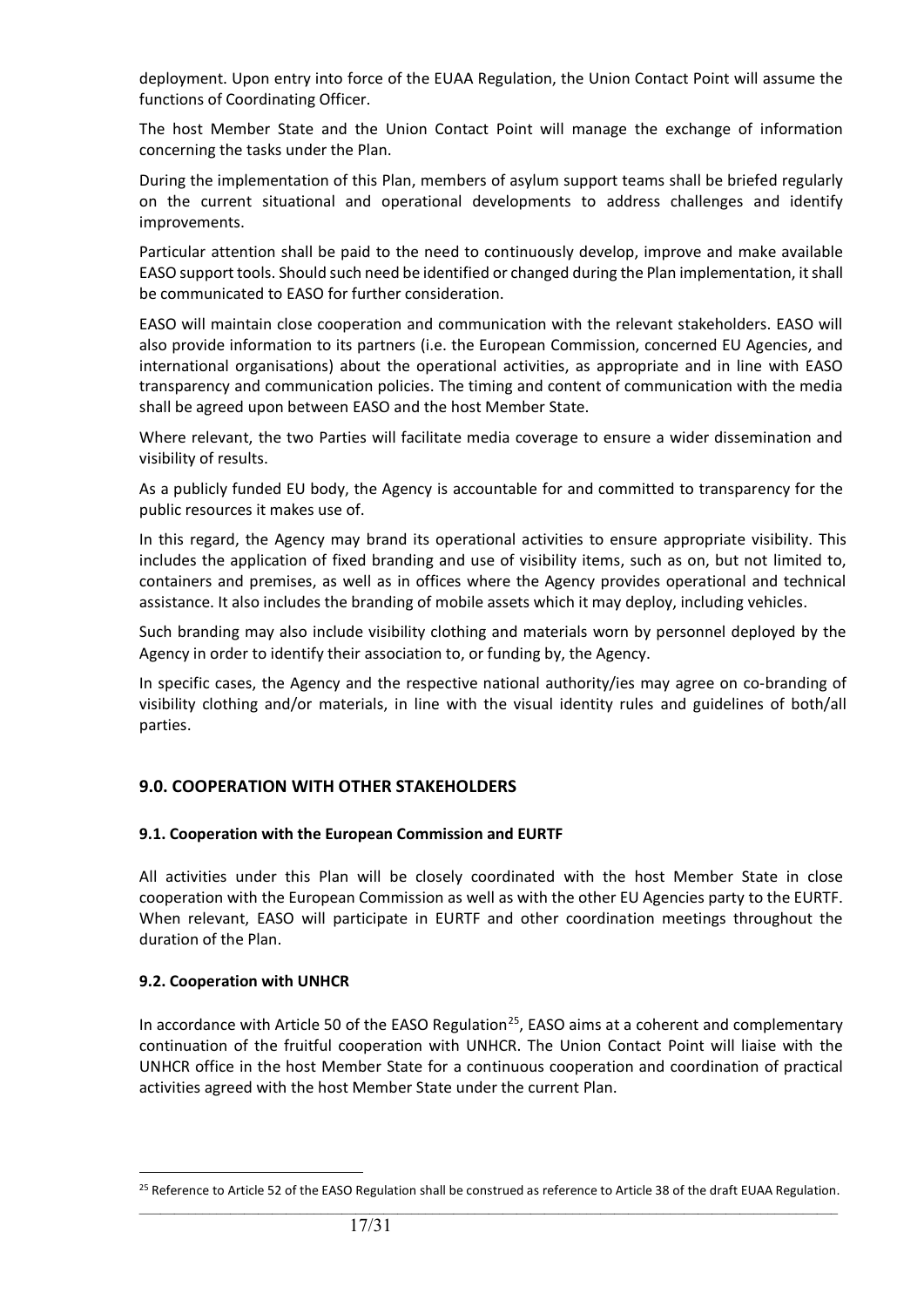#### **9.3. Cooperation with IOM**

In accordance with Article 52 of the EASO Regulation, in July 2019 EASO signed a working arrangement with IOM to establish a cooperation framework covering the relevant areas of common work and interest setting objectives and principles of such cooperation. Therefore, the Union Contact Point will liaise with the IOM office in the host Member State for a continuous cooperation and coordination of practical activities agreed with the host Member State under the current Plan and in accordance with the working arrangement.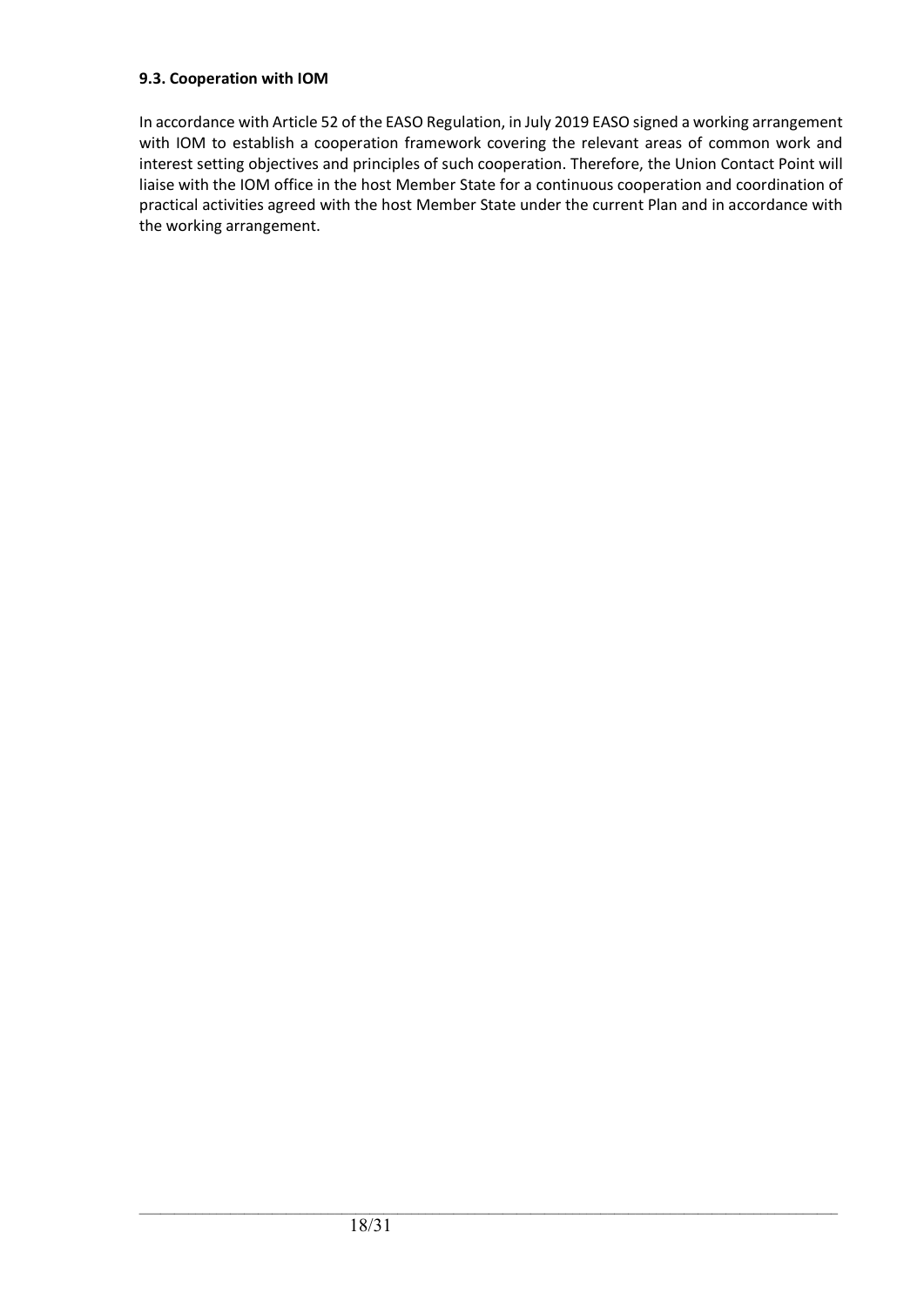## **ANNEX I – Operational Measures**

## **Measure EL AS 1: Asylum Support**

**Expected Outcome:** *Enhanced capacity of the Greek authorities in processing asylum applications in line with the CEAS*

| <b>Responsible Authority(ies)/Main</b><br><b>National Partner(s)</b>                     | Services of the Ministry of Migration policy and Asylum<br>$\bullet$<br>(MoMA)                                                                                                                                                                                                                                                          |
|------------------------------------------------------------------------------------------|-----------------------------------------------------------------------------------------------------------------------------------------------------------------------------------------------------------------------------------------------------------------------------------------------------------------------------------------|
|                                                                                          | <b>General Secretariat for Migration Policy</b>                                                                                                                                                                                                                                                                                         |
|                                                                                          | Greek Asylum Service (GAS)<br>$\bullet$                                                                                                                                                                                                                                                                                                 |
|                                                                                          | Appeals Authority (AA)<br>$\bullet$                                                                                                                                                                                                                                                                                                     |
|                                                                                          | Special Secretariat for the protection of Unaccompanied<br>Minors (SSPUAM)                                                                                                                                                                                                                                                              |
|                                                                                          | Department of Asylum and Reception Legal Assistance<br>$\bullet$                                                                                                                                                                                                                                                                        |
| <b>Operational Preconditions</b>                                                         | In addition to the Plan Coordinator and the Measure<br>Coordinators mentioned under 6.1, the Greek authorities<br>appoint focal points for each sub-measure to liaise with EASO<br>and ensure effective operational coordination, implementation<br>and monitoring.                                                                     |
|                                                                                          | Joint standard operating procedures are established, and<br>regular coordination meetings are held among concerned<br>representatives of national authorities and with EASO to<br>ensure efficient collaboration at national level, including<br>mainland and islands.                                                                  |
|                                                                                          | Quarterly Measure Steering Committee meetings are held<br>between EASO and the beneficiary national authorities, to<br>ensure effective operational coordination, implementation and<br>monitoring of the OP.                                                                                                                           |
|                                                                                          | A bi-directional data sharing agreement covering the<br>outputs of EASO-deployed personnel under the performed<br>operational activities and detailed overall national data on the<br>respective statistical indicators is in place between EASO and<br>the Greek authorities to allow measuring the impact of EASO's<br>lintervention. |
|                                                                                          | The Greek authorities make available necessary office space<br>and equipment for implementation of activities, unless<br>otherwise agreed.                                                                                                                                                                                              |
|                                                                                          | The Greek authorities finalise the timeline and modalities of<br>the transition of registration from GAS to RIS, including as<br>regards EASO training.                                                                                                                                                                                 |
| <b>Outputs</b>                                                                           | <b>Actions</b>                                                                                                                                                                                                                                                                                                                          |
| <b>EL-AS 1.0 Support to governance,</b><br>strategic planning, quality and<br>procedures | EL-AS 1.0 Support to governance, strategic planning, quality<br>and procedures                                                                                                                                                                                                                                                          |
|                                                                                          | Support to Ministry of Migration and Asylum as well as<br>Asylum Service HQ on strategic planning and coordination                                                                                                                                                                                                                      |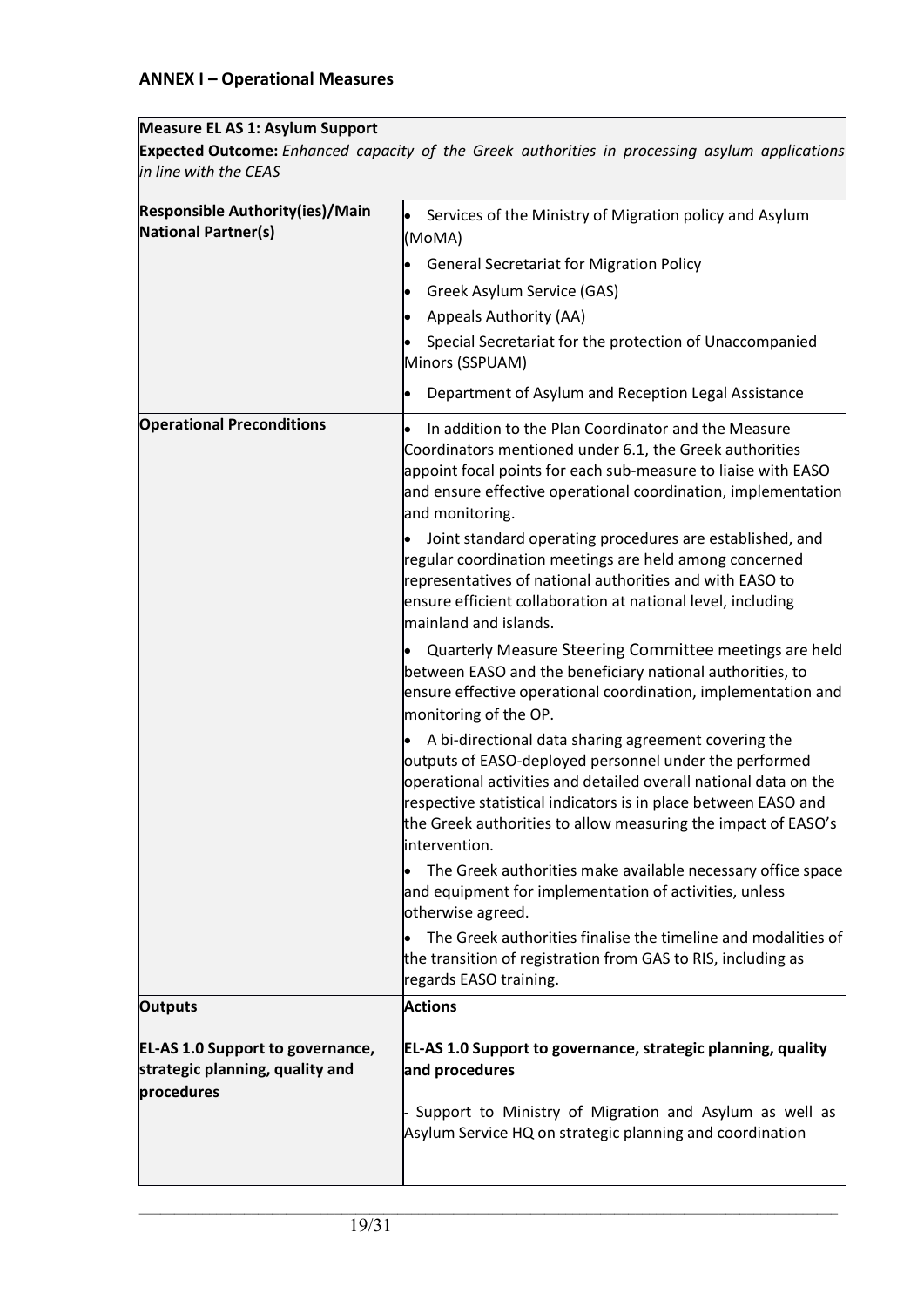|                                                                    | Support to Asylum Service HQ in the set-up and roll-out of<br>processes, SOPs and workflows, in view of establishing an<br>integrated, harmonised approach to asylum processing<br>Support in strengthening the Asylum Service in enhancing the<br>quality of its procedures, including through maintaining close<br>communication between HQ and the field on quality issues,<br>implementing quality assessment tools and organising<br>explanatory sessions and workshops<br>Support in strengthening the Asylum Service HQ on COI and<br>Country Guidance, including through the delivery of<br>information sessions and workshops<br>Support in strengthening the Asylum Service on training and<br>coaching, including through facilitating the participation of<br>national authorities' staff in EASO Train-the-Trainer sessions,<br>supporting and facilitating of national trainings and coaching<br>sessions, translating EASO modules<br>Support in strengthening the Legal Directorate of MoMA on<br>processing legal matters regarding the procedures of granting<br>international protection<br>Support in enhancing the Ministry of Migration and Asylum,<br>as well as Asylum Service HQ on data management, analysis<br>and reporting capabilities, including through support to DG IT<br>of MoMA |
|--------------------------------------------------------------------|---------------------------------------------------------------------------------------------------------------------------------------------------------------------------------------------------------------------------------------------------------------------------------------------------------------------------------------------------------------------------------------------------------------------------------------------------------------------------------------------------------------------------------------------------------------------------------------------------------------------------------------------------------------------------------------------------------------------------------------------------------------------------------------------------------------------------------------------------------------------------------------------------------------------------------------------------------------------------------------------------------------------------------------------------------------------------------------------------------------------------------------------------------------------------------------------------------------------------------------------------------------------------------------------------------------------|
| <b>EL-AS 1.1 Support to</b><br>asylum processing at first instance | <b>EL-AS 1.1 Support to asylum processing at first instance</b><br>Support in registering applicants for international protection,<br>information<br>well<br>in<br>providing<br>as<br>las<br>and facilitating administrative procedures<br>Support in conducting interviews and drafting opinions (face-<br>to-face and remote)<br>with<br>Support<br>the<br>provision<br>of<br>interpreters<br>for registrations, interviews, information provision and other<br>activities of the Greek Asylum Service (face-to-face and<br>remote)<br>Support in setting up asylum processing centres that will host<br><b>EASO/GAS joint operations</b><br>Provided that the trend of low number of arrivals continues at                                                                                                                                                                                                                                                                                                                                                                                                                                                                                                                                                                                                       |
| <b>EL-AS 1.2 Support to Relocation</b>                             | similar levels throughout 2022, the Agency will reduce<br>operational support, and will gradually handover to GAS. Surge<br>support will be provided when necessary.<br><b>EL-AS 1.2 Support to Relocation</b><br>Support in coordination and harmonisation of relocation<br>(and, if applicable, Resettlement) activities, including the<br>design of tools, workflows and templates<br>Delivery of relevant, including tailor-made, trainings and<br>guidance<br>Support in conducting relocation (and, if applicable,<br>resettlement) interviews and drafting assessments<br>- Provision of interpretation services for relocation (and, if<br>applicable, resettlement) interviews                                                                                                                                                                                                                                                                                                                                                                                                                                                                                                                                                                                                                             |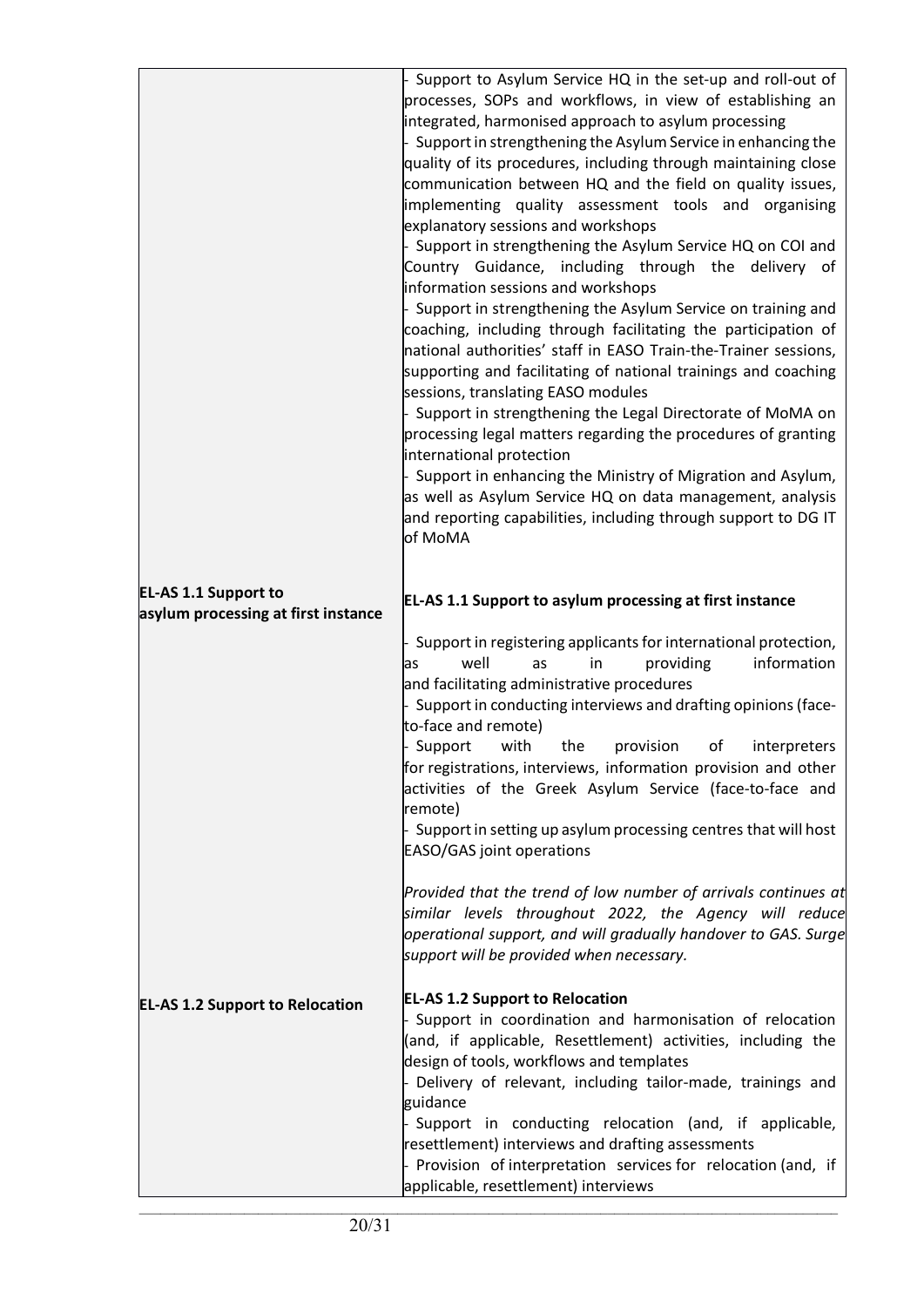| - Conducting quality reviews of relocation (and, if applicable,<br>resettlement) interviews<br>- Matching of relocation requests with Member State pledges<br>- Support to Member State missions, including conducting<br>additional<br>providing interpretation,<br>interviews and<br>if<br>requested<br>- Other support, in accordance with SOPs<br>The ongoing relocation schemes are expected to draw to a<br>close in the course of 2022. In case of additional relocation<br>needs or any resettlement needs, appropriate support will<br>be provided.                                                                                                           |
|------------------------------------------------------------------------------------------------------------------------------------------------------------------------------------------------------------------------------------------------------------------------------------------------------------------------------------------------------------------------------------------------------------------------------------------------------------------------------------------------------------------------------------------------------------------------------------------------------------------------------------------------------------------------|
| <b>EL-AS 1.3 Support to the processing of Dublin requests</b>                                                                                                                                                                                                                                                                                                                                                                                                                                                                                                                                                                                                          |
| - Support in processing outgoing requests and information                                                                                                                                                                                                                                                                                                                                                                                                                                                                                                                                                                                                              |
| requests<br>- Support in processing incoming requests only after<br>agreement on SOPs, training, tools and reporting<br>- Support in enhancing processing capacity for transfers<br>- Provision of interpretation services for information provision<br>and other activities of the Dublin Unit (face face-to-face and<br>remote)                                                                                                                                                                                                                                                                                                                                      |
| EL-AS 1.4 Support to asylum processing at second instance<br>Support in the preparation of essays for the Appeals<br>Committees, including COI research<br>- Support in strengthening the Appeals Authority through<br>professional development activities targeting judges and<br>staff (rapporteurs, statisticians and operational staff), as well<br>as COI country briefings<br>Support in the preparation of files for the Appeals<br>Committees<br>Support in enhancing the Appeals Authority<br>data<br>management, analysis and reporting<br>- Ad-hoc support with the provision of interpreters for hearings<br>and other activities of the Appeals Authority |
| Indicative inputs:                                                                                                                                                                                                                                                                                                                                                                                                                                                                                                                                                                                                                                                     |
| Deployment of asylum support teams:<br>Field Support Officer: 1<br>Legal Assistants/Procurement:1<br>Finance Assistants: 1<br><b>Operations Assistant-ICT: 1</b><br>Quality Officers: 13<br><b>COI Researchers: 2</b><br><b>Statistics Assistant: 1</b><br>Case Analysts: 5<br>Support to the Legal Directorate of MoMA<br>Legal Officers: 2                                                                                                                                                                                                                                                                                                                           |
|                                                                                                                                                                                                                                                                                                                                                                                                                                                                                                                                                                                                                                                                        |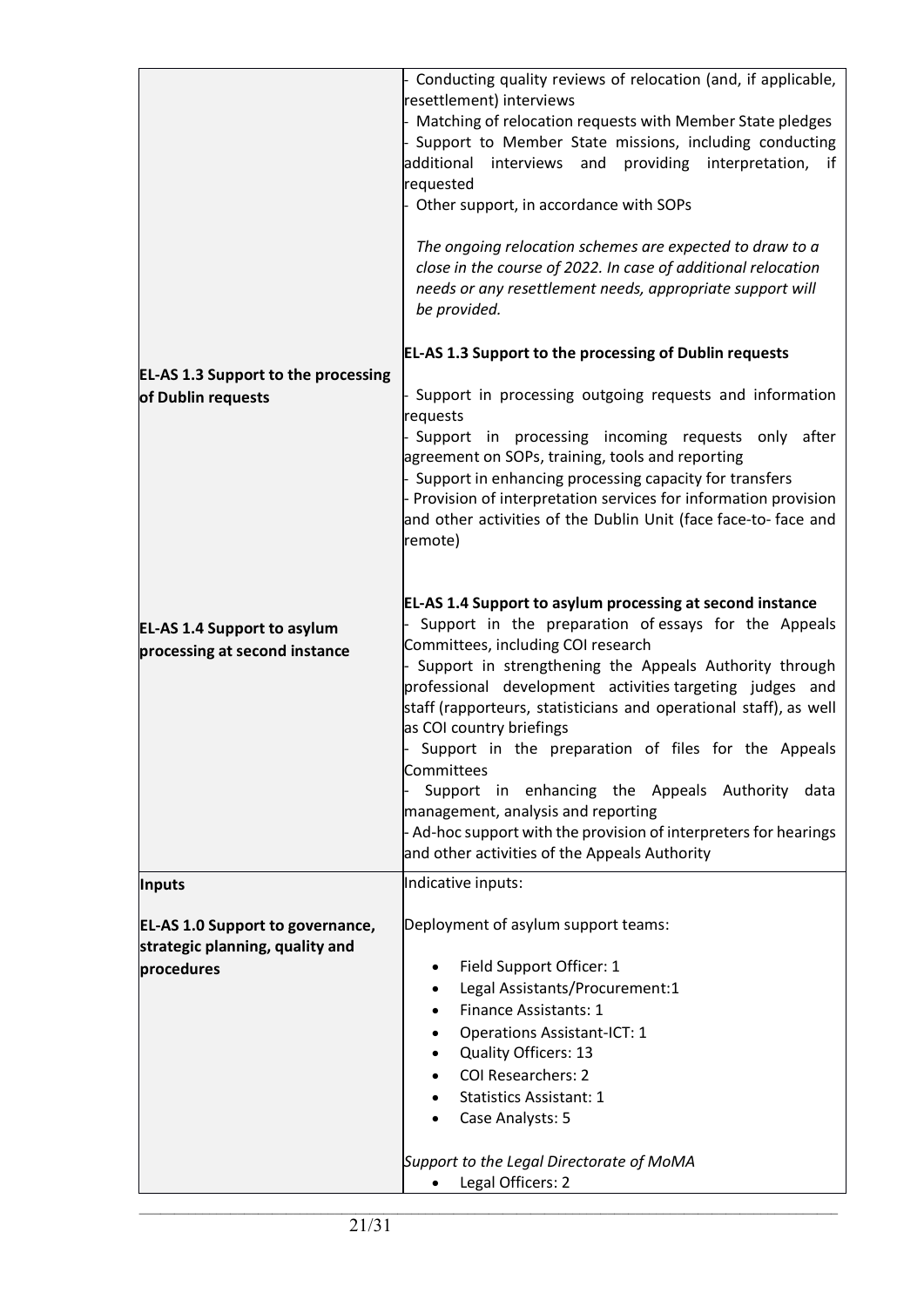|                                                                     | Support to DG IT:<br><b>Statistics Assistants: 6</b><br>ICT Assistants: 10                                                                                                                                                                                                                                                                                                                                                                                                                                                      |
|---------------------------------------------------------------------|---------------------------------------------------------------------------------------------------------------------------------------------------------------------------------------------------------------------------------------------------------------------------------------------------------------------------------------------------------------------------------------------------------------------------------------------------------------------------------------------------------------------------------|
| <b>EL-AS 1.1 Support to asylum</b><br>processing at first instance  | Deployment of asylum support teams:<br>Caseworkers: 70<br>Team Leaders: 14 (a Team Leader may have up to<br>maximum 5 Caseworkers in his/her team)<br>Depending on operational needs/caseload, the deployment of<br>CWs and TLs to be reduced and replaced when needed with<br>surge capacity.<br>Registration/Administrative/Information<br>Provision Assistants: maximum of 100, based on needs<br>and consistent with the transition of the task from GAS<br>to RIS<br>Coordination personnel (Field Support Officer/ICT): 2 |
|                                                                     | Provision of interpretation services: 100 interpreters<br>EASO support to interpretation will be gradually phased<br>out during the programming period with a view to allowing the<br>hand-over to Greek authorities.                                                                                                                                                                                                                                                                                                           |
| <b>EL-AS 1.2 Support to Relocation</b>                              | Ad hoc deployment of caseworkers and team leaders via surge<br>support<br>Ad hoc provision of interpretation services, according to needs                                                                                                                                                                                                                                                                                                                                                                                       |
| <b>EL-AS 1.3 Support to the processing</b><br>of Dublin requests    | Deployment of asylum support teams:<br>Legal Officers: 1<br>Dublin Experts: 13<br><b>Dublin Operation Assistants: 11</b><br><b>Statistics Assistant: 1</b><br>Provision of interpretation services: 5 interpreters                                                                                                                                                                                                                                                                                                              |
| <b>EL-AS 1.4 Support to asylum</b><br>processing at second instance | Deployment of asylum support teams:<br>Rapporteurs: 9<br>Statisticians: 2<br>Planning Officer: 1<br>Operations/Administrative Assistants: 6                                                                                                                                                                                                                                                                                                                                                                                     |
| Horizontal                                                          | Provision of equipment, material and operational support,<br>including inter alia works, services,<br>communication/promotional materials, costs for<br>trainings/meetings/workshops, infrastructure costs, IT<br>equipment, office supplies and others where required for the<br>joint EASO and national authorities' activities.                                                                                                                                                                                              |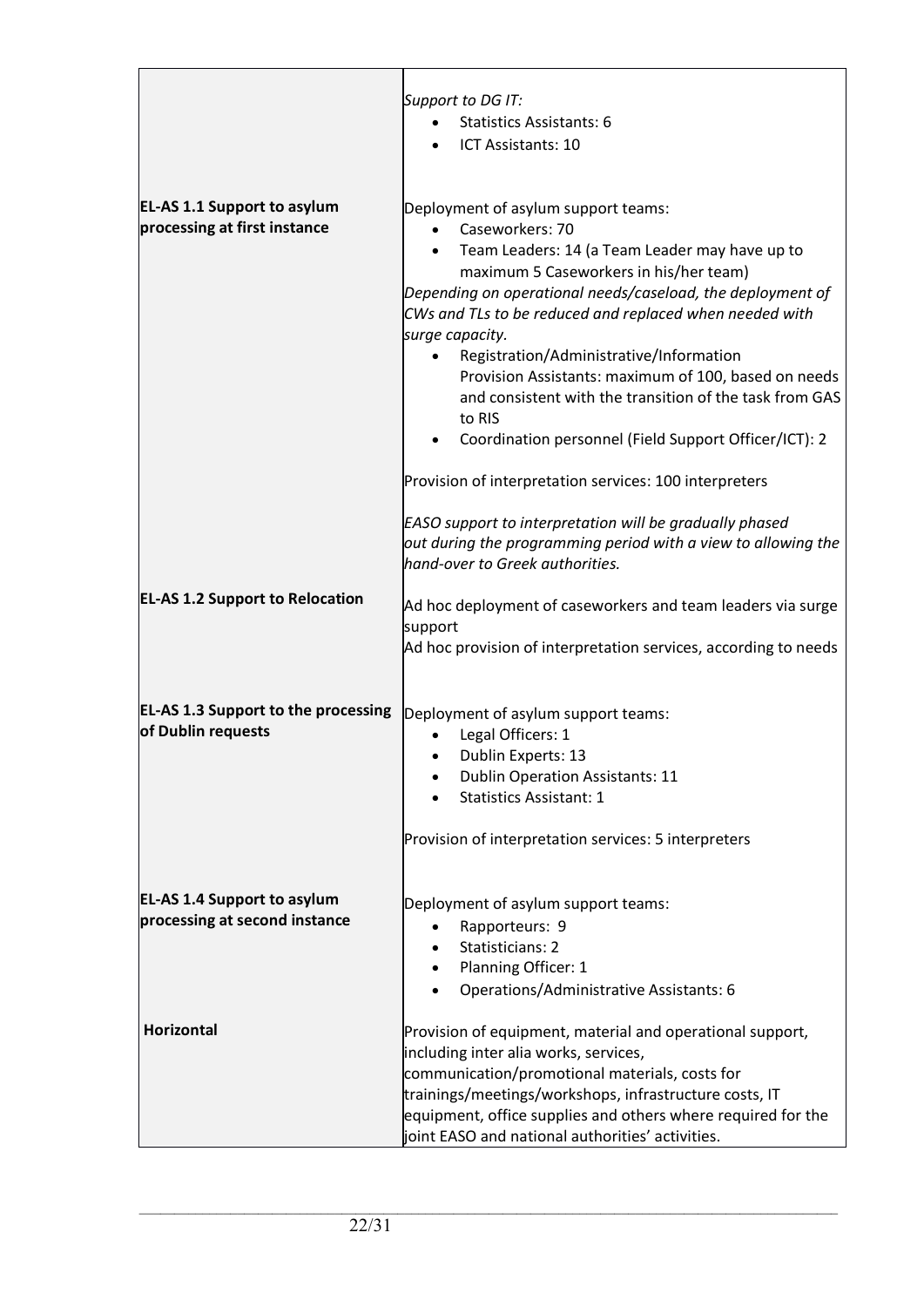# **Measure EL-REC 2: Reception Support**

**Expected Outcome:***Enhanced capacity of the Greek authorities in providing reception conditions in line with the CEAS*

| <b>Responsible Authority(ies)/Main</b><br><b>National Partner(s)</b>                                | Services of Ministry of Migration and Asylum (MoMA)<br>$\bullet$<br>General Secretariat for the Reception of Asylum Seekers<br>$\bullet$<br>Reception and Identification Service (RIS)<br>$\bullet$<br>Department of Asylum and Reception Legal Assistance<br>National Centre for Social Solidarity (EKKA): National<br>Referral Mechanism (NRM) for the identification and referral<br>of victims of trafficking in human beings (THB)                                                                              |
|-----------------------------------------------------------------------------------------------------|----------------------------------------------------------------------------------------------------------------------------------------------------------------------------------------------------------------------------------------------------------------------------------------------------------------------------------------------------------------------------------------------------------------------------------------------------------------------------------------------------------------------|
| <b>Operational Preconditions</b>                                                                    | In addition to the Plan Coordinator and the Measure<br>Coordinators mentioned under 6.1, the Greek authorities<br>appoint focal points for each sub-measure to liaise with EASO<br>and ensure effective operational coordination, implementation<br>and monitoring.<br>Joint standard operating procedures are established, and<br>regular coordination meetings are held among concerned<br>representatives of national authorities and with EASO to<br>ensure efficient collaboration at national level, including |
|                                                                                                     | mainland and islands.<br>Quarterly Measure Steering Committee meetings are held<br>between EASO and the beneficiary national authorities to<br>ensure effective operational coordination, implementation and<br>monitoring of the OP.                                                                                                                                                                                                                                                                                |
|                                                                                                     | A bi-directional data sharing agreement covering the<br>outputs of EASO-deployed personnel under the performed<br>operational activities and detailed overall national data on the<br>respective statistical indicators is in place between EASO and<br>the Greek authorities to allow measuring the impact of EASO's<br>intervention.                                                                                                                                                                               |
|                                                                                                     | The Greek authorities make available necessary office<br>space and equipment for implementation of activities, unless<br>otherwise agreed.                                                                                                                                                                                                                                                                                                                                                                           |
|                                                                                                     | The Greek authorities finalise the timeline and modalities<br>of the transition of registration from GAS to RIS, including<br>EASO training.                                                                                                                                                                                                                                                                                                                                                                         |
| <b>Outputs</b>                                                                                      | <b>Actions</b>                                                                                                                                                                                                                                                                                                                                                                                                                                                                                                       |
| <b>EL-REC 2.0 Support to Reception</b><br>governance, strategic planning,<br>quality and procedures | <b>EL-REC 2.0 Support to Reception governance, strategic</b><br>planning, quality and procedures                                                                                                                                                                                                                                                                                                                                                                                                                     |
|                                                                                                     | Support to the Ministry of Migration and Asylum and RIS on<br>strategic planning and coordination, including through:<br>the development and implementation of a national<br>$\overline{\phantom{0}}$<br>reception strategy and contingency plan<br>joint coordination mechanism between HQ and field<br>on thematic areas of EASO support (technical working<br>groups)                                                                                                                                             |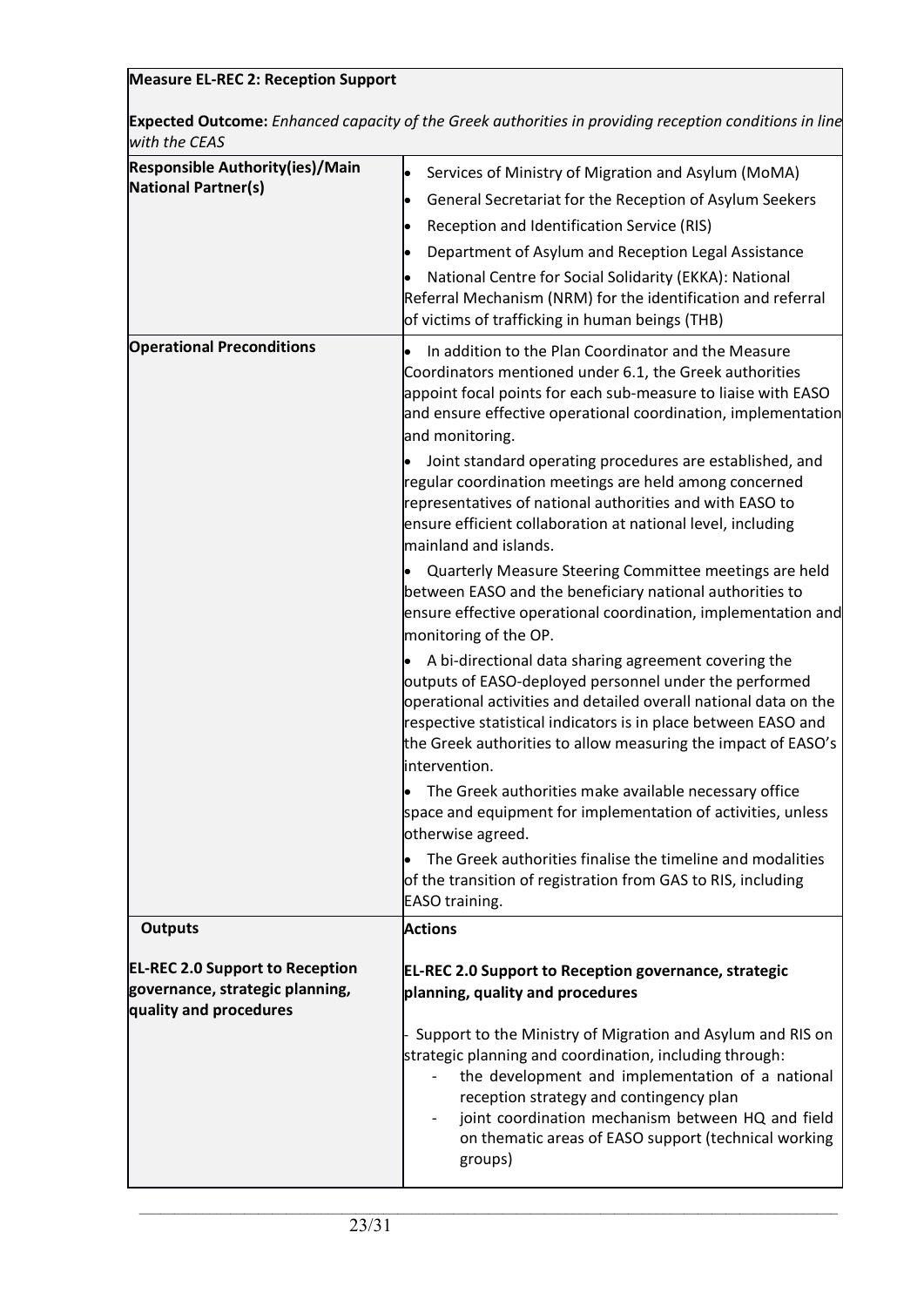|                                         | the development and implementation of tools for<br>enhanced coordination, planning and monitoring of<br>funding and procurement                            |
|-----------------------------------------|------------------------------------------------------------------------------------------------------------------------------------------------------------|
|                                         | Support to RIS HQ on procedures and training, including<br>through:                                                                                        |
|                                         | development and roll-out of SOPs, guidance and                                                                                                             |
|                                         | operational tools, including through the operation of                                                                                                      |
|                                         | the queries desk<br>facilitating the participation of national authorities in                                                                              |
|                                         | EASO Train-the-Trainer sessions; supporting and<br>facilitating national trainings; strengthening the<br>training roster; supporting training development; |
|                                         | translating EASO modules.                                                                                                                                  |
|                                         | Support at central level on reception centre/site                                                                                                          |
|                                         | management, including:<br>site planning and design of reception centres,                                                                                   |
|                                         | according to EASO Guidance                                                                                                                                 |
|                                         | development and roll-out of a self-monitoring                                                                                                              |
|                                         | mechanism for reception, including training and<br>capacity-building                                                                                       |
|                                         | consolidation and roll-out of a comprehensive                                                                                                              |
|                                         | Information Management (IM) mechanism regarding                                                                                                            |
|                                         | the population of residents in reception centres                                                                                                           |
|                                         | development and roll-out of operational framework                                                                                                          |
|                                         | on communication and information provision to                                                                                                              |
|                                         | residents in reception centres development and roll-                                                                                                       |
|                                         | out of site management tools, including for shelter<br>allocation and logistics                                                                            |
|                                         | referrals,<br><b>ESTIA</b><br>support<br>to<br>transfers,<br>accommodation and cash assistance schemes                                                     |
|                                         | Support in strengthening the capacity of RIS on case<br>management, including through:                                                                     |
|                                         | - develop of the operational framework for case<br>managers in reception centres and coordination in the                                                   |
|                                         | roll-out of the scheme                                                                                                                                     |
|                                         | Support EKKA in delivering training on trafficking in human<br>beings                                                                                      |
|                                         |                                                                                                                                                            |
|                                         | <b>EL-REC 2.1 Support to First-Line Reception</b>                                                                                                          |
| <b>EL-REC 2.1 Support to First-Line</b> |                                                                                                                                                            |
| <b>Reception</b>                        | Support in site management                                                                                                                                 |
|                                         | Support in the roll-out of a comprehensive Information                                                                                                     |
|                                         | Management (IM) system for the population of residents in                                                                                                  |
|                                         | reception centres<br>Support in communication and information provision (CIP)                                                                              |
|                                         | Support in vulnerability identification, assessment and                                                                                                    |
|                                         | referrals, including in child protection and UAC administrative                                                                                            |
|                                         | procedures and reception                                                                                                                                   |
|                                         | Support in the set-up and roll-out of a case management<br>system in the first-line reception system, which aims to ensure                                 |
|                                         | identification of needs, referral and follow up for residents                                                                                              |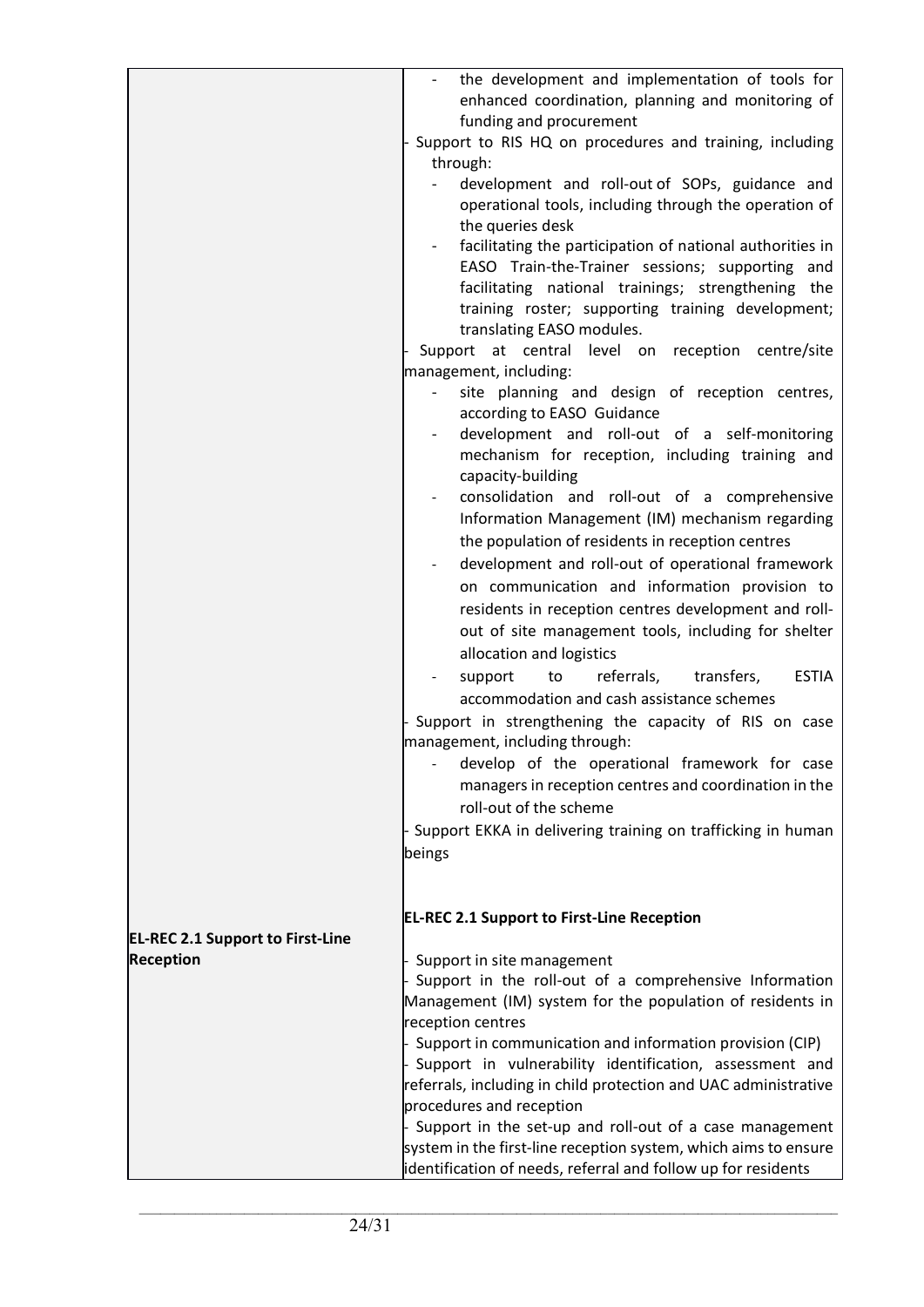|                                                                                                     | After the transfer of the task from GAS to RIS is concluded in<br>each relevant location, support in the registration of applicants<br>Support for the identification, referral and follow up of<br>Dublin cases<br>Support for continuous coordination with SSPUAM regarding<br>UACs in RICs, including rapid referral of cases requiring urgent<br>action<br>Provision of interpretation services                                                                                                                                                                                                                                |
|-----------------------------------------------------------------------------------------------------|------------------------------------------------------------------------------------------------------------------------------------------------------------------------------------------------------------------------------------------------------------------------------------------------------------------------------------------------------------------------------------------------------------------------------------------------------------------------------------------------------------------------------------------------------------------------------------------------------------------------------------|
| <b>REC 2.2 Support to Second-Line</b><br><b>Reception</b>                                           | <b>EL-REC 2.2 Support to Second-Line Reception</b><br>Support in site management<br>Support in the roll-out of a comprehensive Information<br>Management (IM) system for the population of residents in<br>reception centres<br>Support in communication and information provision (CIP)<br>Support in the set-up and roll-out of a case management<br>system in the second-line reception system, which aims to<br>ensure identification of needs, referral and follow up for<br>residents<br>After the transfer of the task from GAS to RIS is concluded in<br>each relevant location, support in the registration of applicants |
|                                                                                                     | Support for continuous coordination with SSPUAM regarding<br>UACs in LTACs, including rapid referral of cases requiring<br>urgent action<br>Support with the operation of Asylum<br>Processing<br>Clusters/Interview Rooms for remote asylum interviews<br>Provision of interpretation services to RIS<br>EL-REC 2.3 Support to community engagement in reception                                                                                                                                                                                                                                                                  |
| <b>EL-REC 2.3 Support to community</b><br>engagement in reception                                   | Support to MoMA on the development and implementation<br>of a national pre-integration strategy, including coordination<br>of projects and communication activities related to early<br>community engagement and skills development of applicants<br>residing in reception centres                                                                                                                                                                                                                                                                                                                                                 |
| <b>Inputs</b>                                                                                       | Indicative inputs:                                                                                                                                                                                                                                                                                                                                                                                                                                                                                                                                                                                                                 |
| <b>EL-REC 2.0 Support to Reception</b><br>governance, strategic planning,<br>quality and procedures | Deployment of asylum support teams:                                                                                                                                                                                                                                                                                                                                                                                                                                                                                                                                                                                                |
|                                                                                                     | Strategic planning and coordination:<br><b>Reception Officers: 2</b><br><b>Business Analysts: 2</b><br><b>Reception Assistants: 24</b><br><b>Statistics Assistants: 1</b><br><b>Administrative Assistants: 12</b><br><b>Procurement Assistants: 2</b><br>Procedures and training:<br>Legal Officers: 7<br><b>Training Support Officers: 2</b>                                                                                                                                                                                                                                                                                      |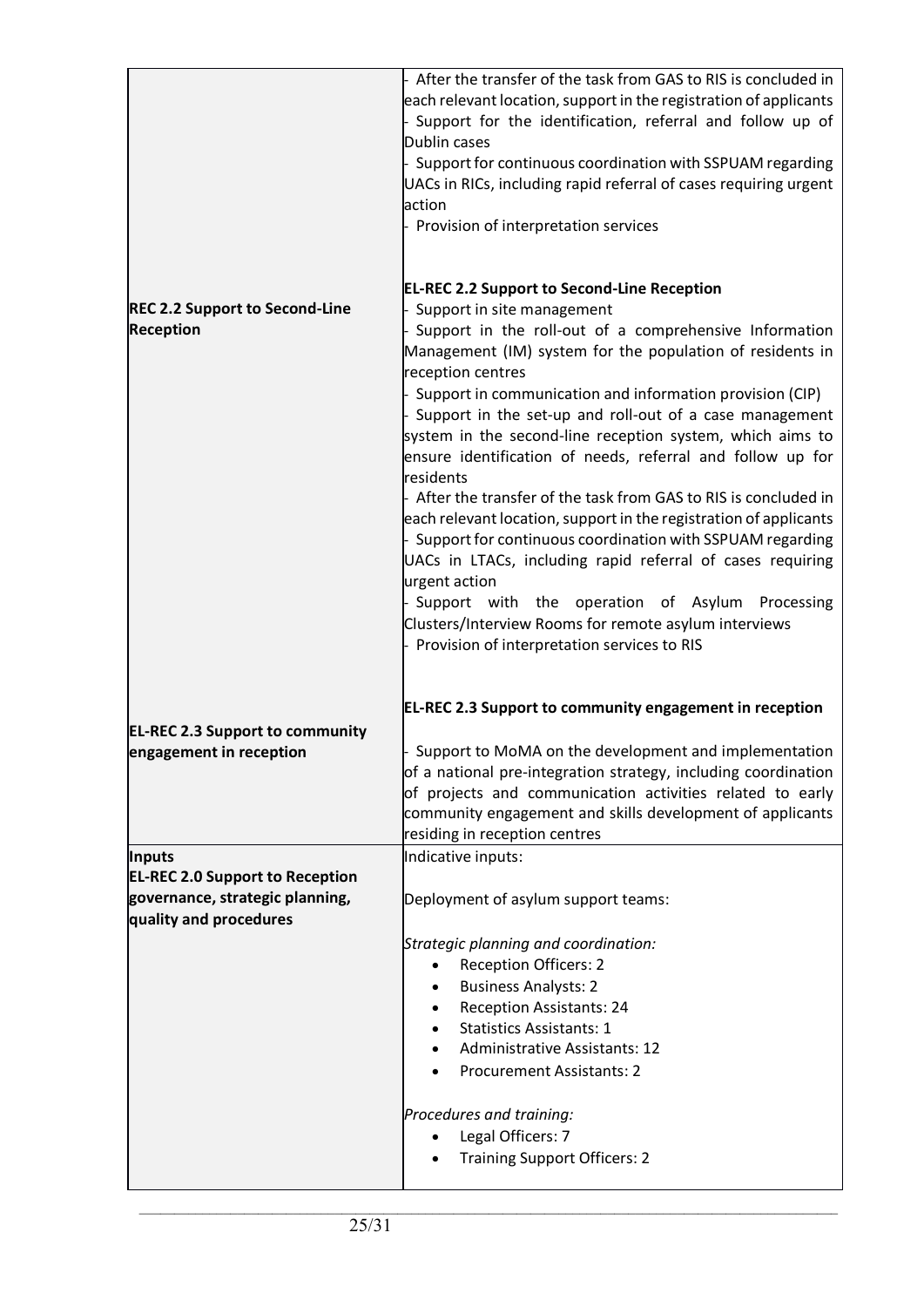|                                                             | Reception centre/site management:<br>Reception Assistants - Monitoring: 8<br>Civil/Construction Engineers: 6<br>٠<br>Logistics Assistants: 4<br>$\bullet$<br>Reception Assistants - Transfers: 2<br>Reception Assistants - Accommodation: 1<br>$\bullet$<br><b>Information Management Assistants: 5</b><br>$\bullet$<br>Case management:<br>Reception Assistants - Vulnerability: 3<br>Support to the Legal Department of MoMA<br>Legal Officers: 3<br><b>Support to EKKA</b><br><b>Training Support Officers: 2</b><br>Support to the Special Service for Coordination<br>and<br>Management of Migration and Internal Affairs Programmes<br>Funding Experts: 6                                                                                                                                                               |
|-------------------------------------------------------------|-------------------------------------------------------------------------------------------------------------------------------------------------------------------------------------------------------------------------------------------------------------------------------------------------------------------------------------------------------------------------------------------------------------------------------------------------------------------------------------------------------------------------------------------------------------------------------------------------------------------------------------------------------------------------------------------------------------------------------------------------------------------------------------------------------------------------------|
| <b>EL-REC 2.1 Support to First-Line</b><br><b>Reception</b> | Deployment of asylum support teams:<br>Reception Assistants - Site Management: 17<br>$\bullet$<br>Reception Assistants - Transfers: 5<br>$\bullet$<br>Legal Officers: 11<br>$\bullet$<br>Logistics Assistants: 4<br><b>Information Management Assistants: 8</b><br>$\bullet$<br>Reception Assistants - Communication and<br>$\bullet$<br>Information provision: 5<br>Registration Assistants: agreed number to be<br>$\bullet$<br>transferred from GAS to RIS when the transfer of the<br>task is concluded in each relevant location<br>Reception Assistants - Vulnerability: 11<br>Case Management Assistants: 20 (to be deployed upon<br>development of operational framework, including<br>necessary training, SOPs, workflows as well as IT and<br>other tools)<br>Provision of interpretation services: 25 Interpreters |
| <b>EL-REC 2.2 Support to Second-Line</b><br>Reception       | Deployment of asylum support teams<br>Reception Assistants - Site Management: 70<br>$\bullet$<br>Administrative Assistants: 6<br>Information Management Assistants: 37<br>Registration Assistants: agreed number to be<br>transferred from GAS to RIS when the transfer of the<br>task is concluded in each relevant location<br>Reception Assistants (vulnerability): 29<br>Case Management Assistants: 80 (to be deployed upon<br>$\bullet$<br>development of operational framework, including<br>necessary training, SOPs, workflows as well as IT and<br>other tools)                                                                                                                                                                                                                                                     |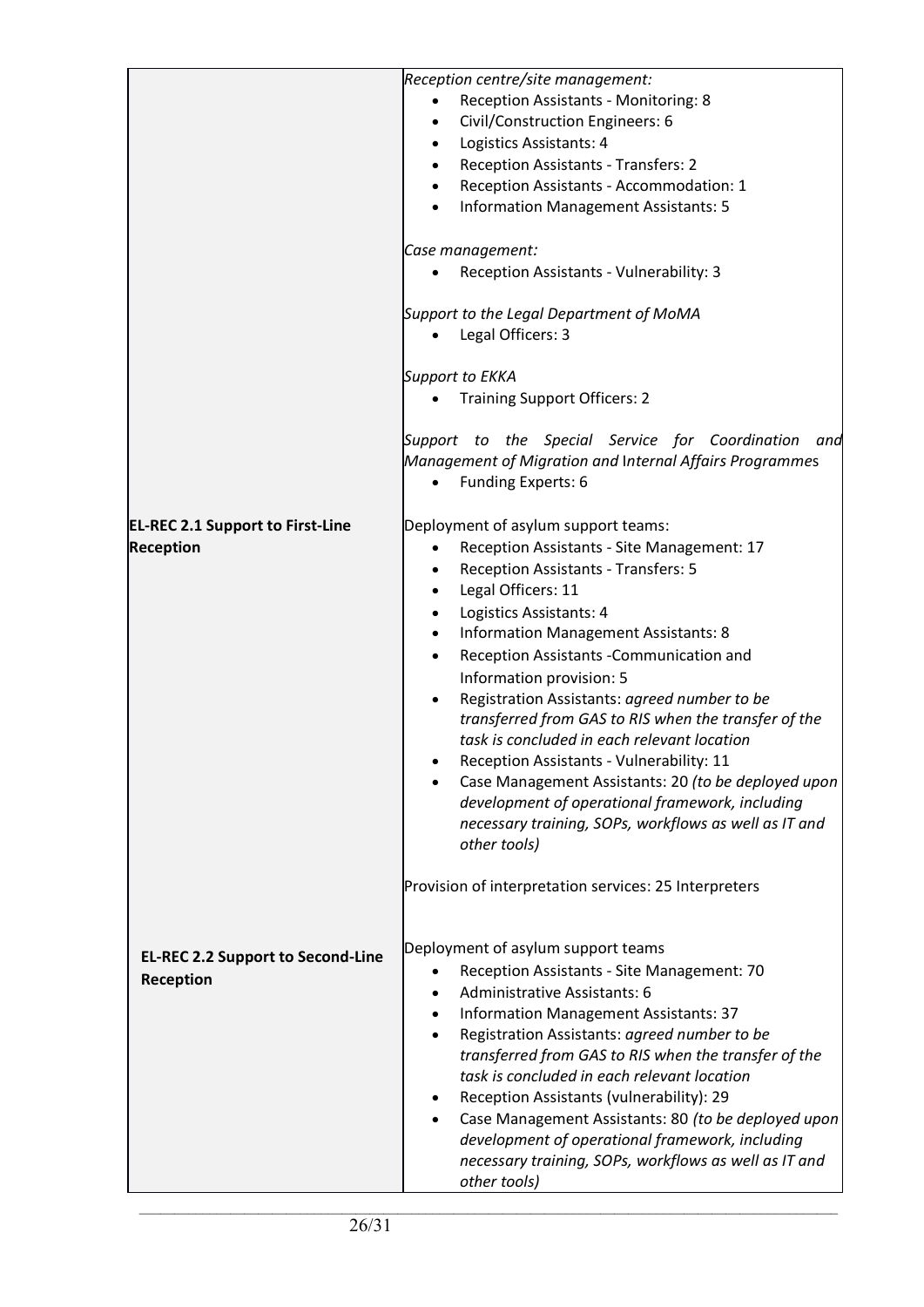|                                                                   | Provision of interpretation services: 100 Interpreters                                                                                                                                                                                                                                                                             |
|-------------------------------------------------------------------|------------------------------------------------------------------------------------------------------------------------------------------------------------------------------------------------------------------------------------------------------------------------------------------------------------------------------------|
| <b>EL-REC 2.3 Support to community</b><br>engagement in reception | Deployment of asylum support teams:<br>Legal Officers: 2<br>Project Officers: 3<br>$\bullet$<br><b>Reception Assistants: 5</b><br>$\bullet$<br><b>Business Analysts: 2</b><br>$\bullet$<br>Logistics Assistants: 2<br><b>Communication Officers: 2</b><br>$\bullet$                                                                |
| <b>Horizontal</b>                                                 | Provision of equipment, material and operational support,<br>including inter alia works, services,<br>communication/promotional materials, costs for<br>trainings/meetings/workshops, infrastructure costs, IT<br>equipment, office supplies and others where required for the<br>joint EASO and national authorities' activities. |

| Measure EL-UAC 3: UAC Support                                                                                            |  |  |  |  |
|--------------------------------------------------------------------------------------------------------------------------|--|--|--|--|
| <b>Expected Outcome:</b> Enhanced capacity of the Greek authorities in providing protection to<br>unaccompanied children |  |  |  |  |

| <b>Responsible Authority(ies)/Main</b><br><b>National Partner(s)</b> | Special Secretariat for the Protection of Unaccompanied<br>Minors                                                                                                                                                                                                                                                                       |
|----------------------------------------------------------------------|-----------------------------------------------------------------------------------------------------------------------------------------------------------------------------------------------------------------------------------------------------------------------------------------------------------------------------------------|
| <b>Operational Preconditions</b>                                     | In addition to the Plan Coordinator and the Measure<br>Coordinators mentioned under 6.1, the Greek authorities<br>appoint focal points for each sub-measure to liaise with EASO<br>and ensure effective operational coordination, implementation<br>and monitoring.                                                                     |
|                                                                      | Joint standard operating procedures are established, and<br>regular coordination meetings are held among concerned<br>representatives of national authorities and with EASO to<br>ensure efficient the collaboration at national level including<br>mainland and islands.                                                               |
|                                                                      | Quarterly Measure Steering Committee meetings are held<br>between EASO and the beneficiary national authorities in<br>order to ensure effective operational coordination,<br>implementation and monitoring of the OP.                                                                                                                   |
|                                                                      | A bi-directional data sharing agreement covering the<br>outputs of EASO-deployed personnel under the performed<br>operational activities and detailed overall national data on the<br>respective statistical indicators is in place between EASO and<br>the Greek authorities to allow measuring the impact of EASO's<br>lintervention. |
|                                                                      | The Greek authorities make available necessary office<br>space and equipment for implementation of activities, unless<br>otherwise agreed.                                                                                                                                                                                              |
| <b>Outputs</b>                                                       | <b>Actions</b>                                                                                                                                                                                                                                                                                                                          |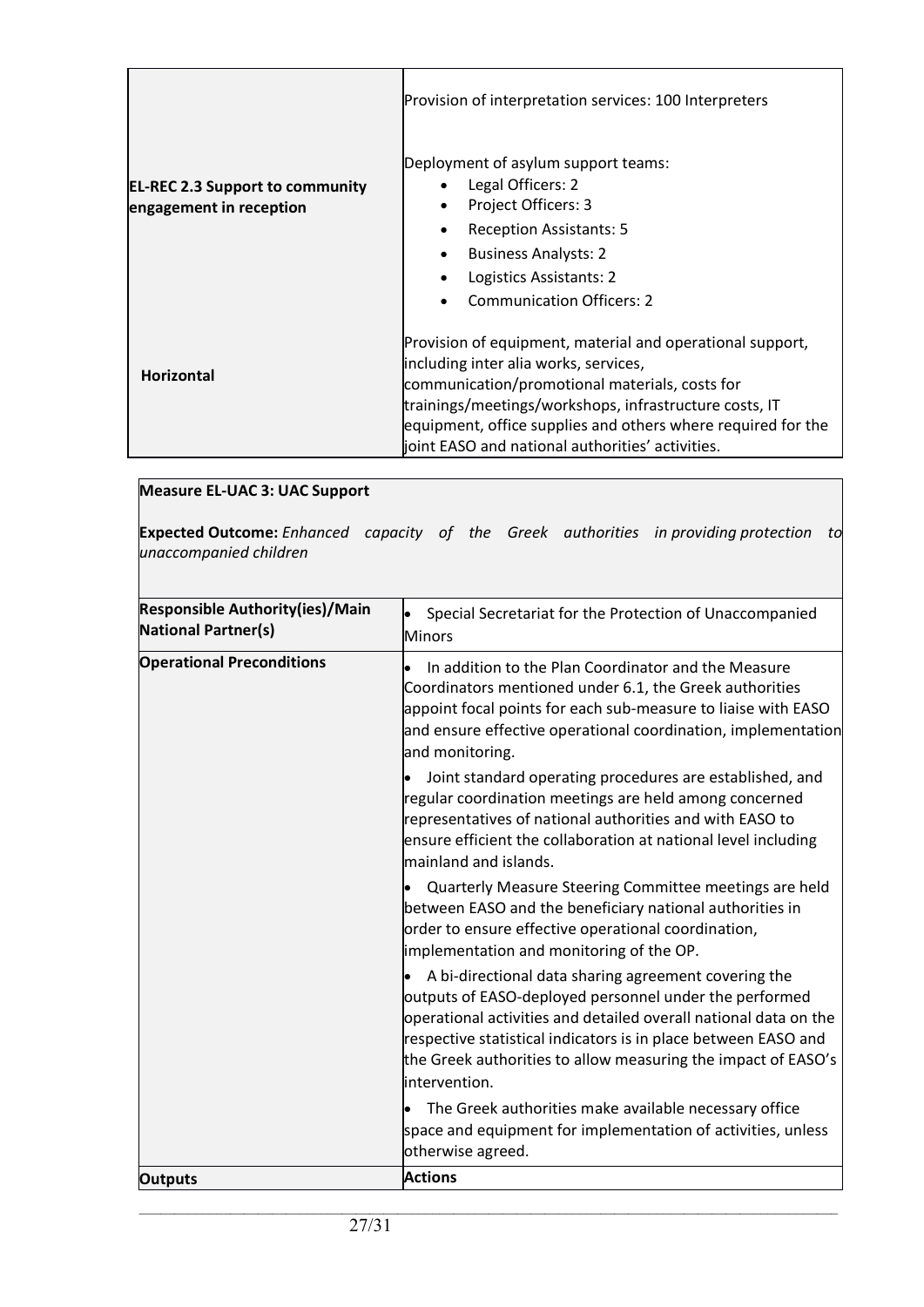| <b>EL-UAC 3.0 UAC Support</b> | <b>EL-UAC 3.0 UAC Support</b>                                                                                   |
|-------------------------------|-----------------------------------------------------------------------------------------------------------------|
|                               | <b>Department of Institutional Protection</b>                                                                   |
|                               | Support in external coordination and cooperation with key                                                       |
|                               | authorities, including the establishment of coordination                                                        |
|                               | networks                                                                                                        |
|                               | - Enhancement of data collection and data management                                                            |
|                               | mechanisms on UAC & UAC accommodation facilities and                                                            |
|                               | <b>modalities</b>                                                                                               |
|                               | - Support in the development of, and communication on,                                                          |
|                               | the guardianship scheme, including SOPs for professional                                                        |
|                               | guardians, and in the implementation of the interim scheme                                                      |
|                               | of authorised representation for unaccompanied children                                                         |
|                               | - Support in the development<br>and<br>mainstreaming                                                            |
|                               | of an operational framework for best interest assessment and<br>best interest determination                     |
|                               | - Establishment of a framework for the prevention of violence,                                                  |
|                               | exploitation and abuse of unaccompanied minors, as well as                                                      |
|                               | referral and response mechanisms for minors who are victims                                                     |
|                               | of violence, exploitation and abuse                                                                             |
|                               | Department of Management of Accommodation Requests                                                              |
|                               | and Placements                                                                                                  |
|                               | - Support in planning and funding, including the development                                                    |
|                               | of planning and needs tracking tools and mechanisms                                                             |
|                               | - Management of the National Emergency Response<br>Mechanism, including the operation of a Tracing and Referral |
|                               | mechanism and the operation of emergency accommodation                                                          |
|                               | facilities                                                                                                      |
|                               | Support in the management of a referral and placement                                                           |
|                               | system for UAC accommodation                                                                                    |
|                               | Support in the implementation of family tracing procedures                                                      |
|                               | and guidelines<br>Support in the coordination of relocation schemes for UAC                                     |
|                               | Support in the implementation and expansion of the<br>Mentorship Programme                                      |
|                               | Support in professional development through<br>the                                                              |
|                               | development of training plans, the creation of a trainers'                                                      |
|                               | roster, the design of delivery of trainings, coaching and joint                                                 |
|                               | thematic workshops, including with other authorities,                                                           |
|                               | organisation of exchange visits with other MS States                                                            |
|                               | <b>Department</b><br>of<br><b>Monitoring</b><br>and<br><b>Evaluation</b><br>οf                                  |
|                               | <b>Accommodation Centres</b>                                                                                    |
|                               | - Support in assessment/ monitoring of reception and                                                            |
|                               | accommodation conditions for UAC                                                                                |
|                               | - Support in the operational framework and implementation                                                       |
|                               | of the Supported Independent Living (SIL) scheme.                                                               |
| <b>Inputs</b>                 | Indicative inputs:                                                                                              |
| <b>EL-UAC 3.0 UAC Support</b> | Deployment of asylum support teams:                                                                             |
|                               | Under the Department of Institutional Protection of UAMs:                                                       |
|                               | <b>Reception Officers: 3</b><br>$\bullet$                                                                       |
|                               | Operations Assistants - Legal Support: 5<br>Operations Assistants - UAC: 4                                      |
|                               | Operations Assistants - ICT: 1                                                                                  |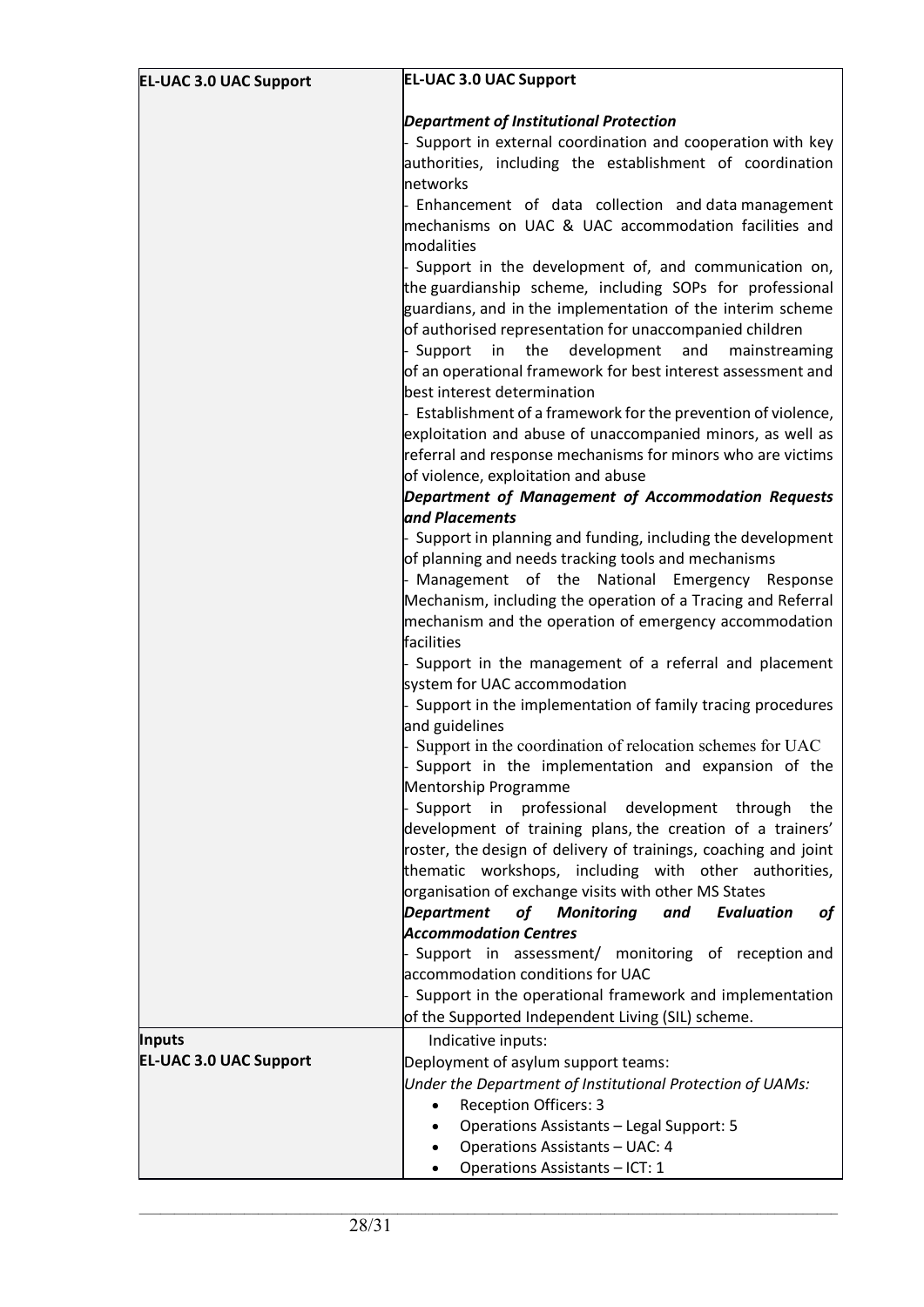| Under the Department of Management of Accommodation          |
|--------------------------------------------------------------|
| <b>Requests and Placements:</b>                              |
| <b>UAM Mentors: 6</b>                                        |
| <b>Reception Officers: 3</b>                                 |
| Operations Assistants - ICT: 2<br>$\bullet$                  |
| Operations Assistants - UAC: 8                               |
| <b>Operations Assistant: 1</b>                               |
| Under the Department of Monitoring and Evaluation of         |
| <b>Accommodation Centres:</b>                                |
| Operation Assistants - ICT: 1                                |
|                                                              |
| Aforementioned teams will be deployed taking into account    |
| support from other actors in view of avoiding duplication.   |
|                                                              |
| Ad hoc provision of interpretation services                  |
| Provision of equipment, material and operational support,    |
| including inter alia works, services,                        |
| communication/promotional materials, costs for               |
| trainings/meetings/workshops, infrastructure costs, IT       |
| equipment, office supplies and others where required for the |
| joint EASO and national authorities' activities.             |
|                                                              |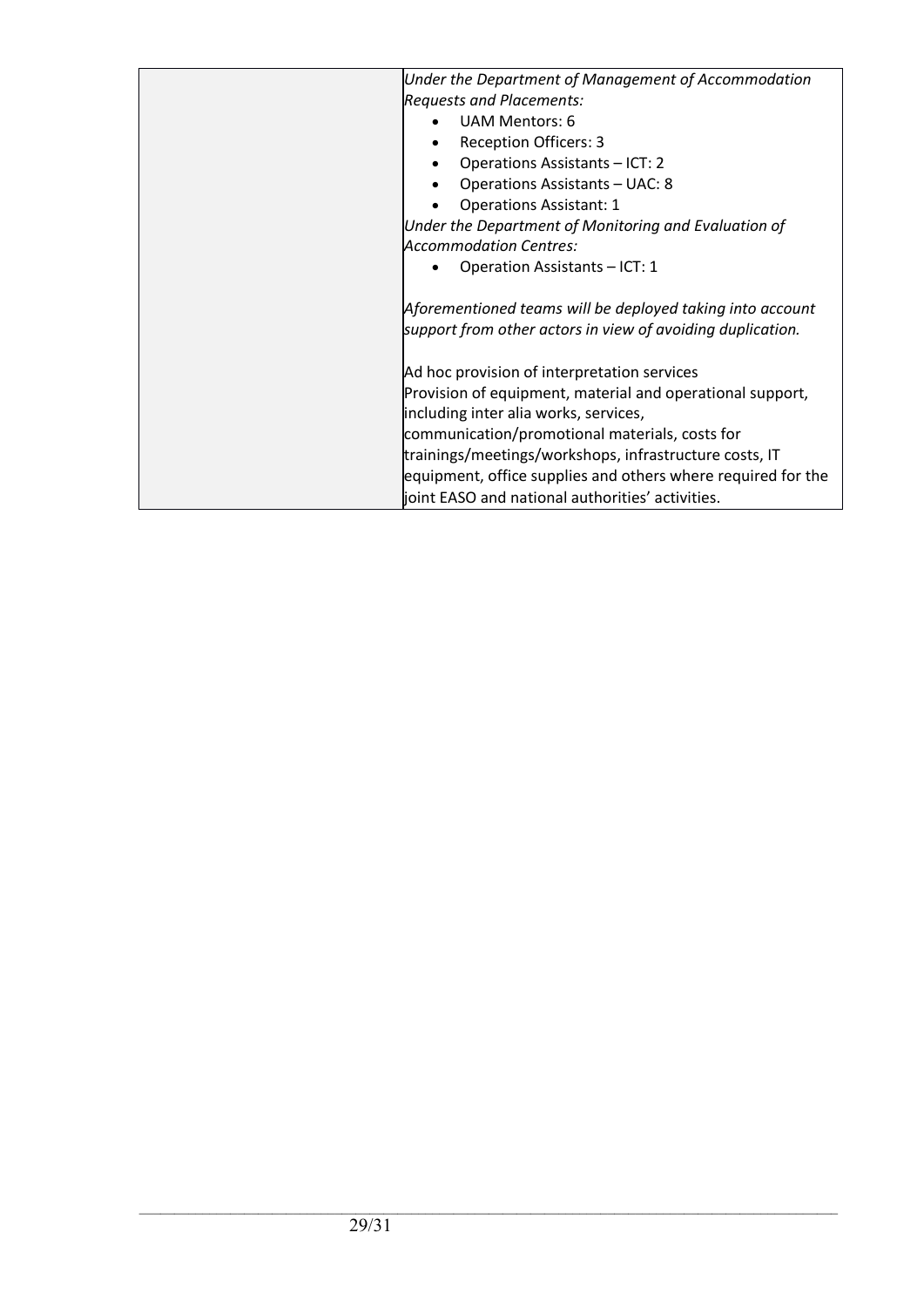## **[CONFIDENTIAL] Incident Report**

| Location:                    |  |
|------------------------------|--|
| Date:                        |  |
| Name of EASO staff:          |  |
| Name of responsible National |  |
| <b>Authority Authorised</b>  |  |
| Representative:              |  |

Date of incident:

Information on the incident: